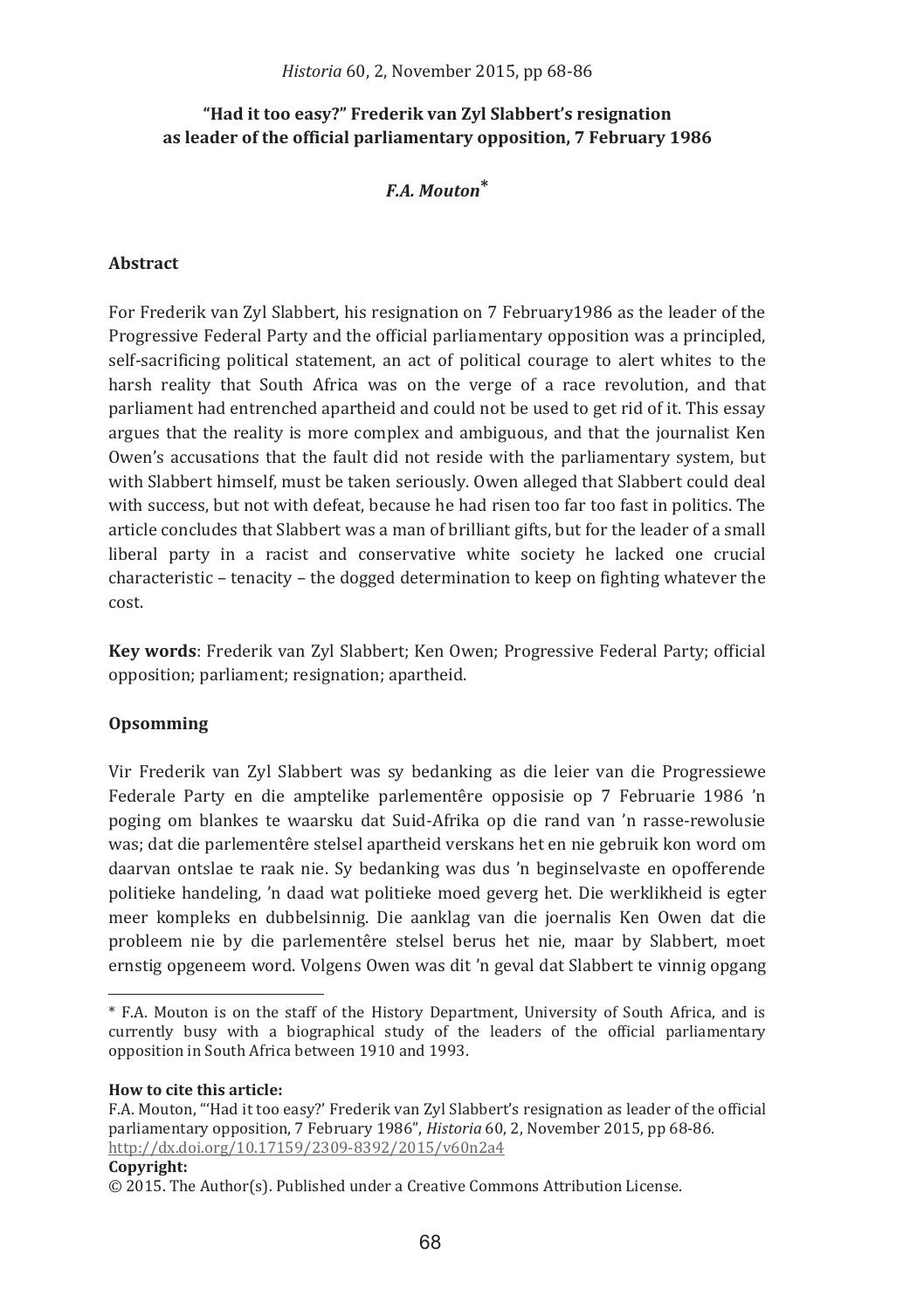in die politiek gemaak het, en gepaardgaande daarmee nie terugslae kon verwerk nie. Hierdie artikel kom tot die slotsom dat Slabbert 'n begaafde persoon was, maar dat hy nie die nodige taaiheid (die vermoë om met 'n hardnekkig vasberadenheid aan te hou yeg, ongeag die prys wat betaal moes word) om die leier van 'n klein liberale party in 'n rassistiese en konserwatiewe gemeenskap te wees, gehad het nie.

Sleutelwoorde: Frederik van Zyl Slabbert; Ken Owen; Progressiewe Federale Party; amptelike opposisie: parlement: bedanking, apartheid.

On 7 February 1986 in the House of Assembly, an emotional Frederik van Zyl Slabbert, the leader of the Progressive Federal Party (PFP), the official parliamentary opposition, explained his overwhelming feeling of absurdity in a parliament that ignored the conflict-ridden situation in the country. He described the annual noconfidence debate in the government as a "grotesque ritual in irrelevance", and that he felt "trapped in a ridiculous political debate, while outside our country is bleeding". Because he could make no contribution to getting rid of apartheid he announced his resignation from parliament.<sup>1</sup> Slabbert was lauded by the anti-apartheid movement for his courage. Thabo Mbeki of the African National Congress (ANC) hailed him as a "new Voortrekker".<sup>2</sup> However, in his determination to defend the principle of incremental change through parliament, and the PFP's long history of opposing apartheid, Ken Owen, a liberal journalist,<sup>3</sup> condemned the resignation as selfindulgent and politically indefensible, "a political betrayal of epic proportions".<sup>4</sup> For Owen, the fault did not reside with the parliamentary system, but with Slabbert himself. He alleged that Slabbert was able to deal with success but could not handle defeat, because he had risen too far too fast in politics:

The fact is, Slabbert had it too easy. He brought no constituency with him, no political dowry except a fine mind, a handsome face and a trim figure.

According to Owen, Slabbert secured a parliamentary seat and the leadership of the predominately English-speaking liberal PFP without paying his political dues, because the party was desperate to attract Afrikaner support. In addition he had benefited from the party's eagerness, inspired by the example of President J.F. Kennedy in the United States of America, to embrace "politics of glamour" with a "pretty face, a quick tongue, a sense of style".<sup>5</sup>

<sup>&</sup>lt;sup>1</sup> House of Assembly Debates, 7 February 1986, col. 413-431.

<sup>&</sup>lt;sup>2</sup> M. Gevisser, *Thabo Mbeki: The Dream Deferred* (Jonathan Ball Publishers, Johannesburg, 2009), p 192.

<sup>&</sup>lt;sup>3</sup> A. Le Maitre and M. Savage, The Passion for Reason: Essays in Honour of an Afrikaner African (Jonathan Ball Publishers, Johannesburg, 2010), p 132.

<sup>&</sup>lt;sup>4</sup> Sunday Times, 9 February 1986.

<sup>&</sup>lt;sup>5</sup> Business Day, 13 February 1986.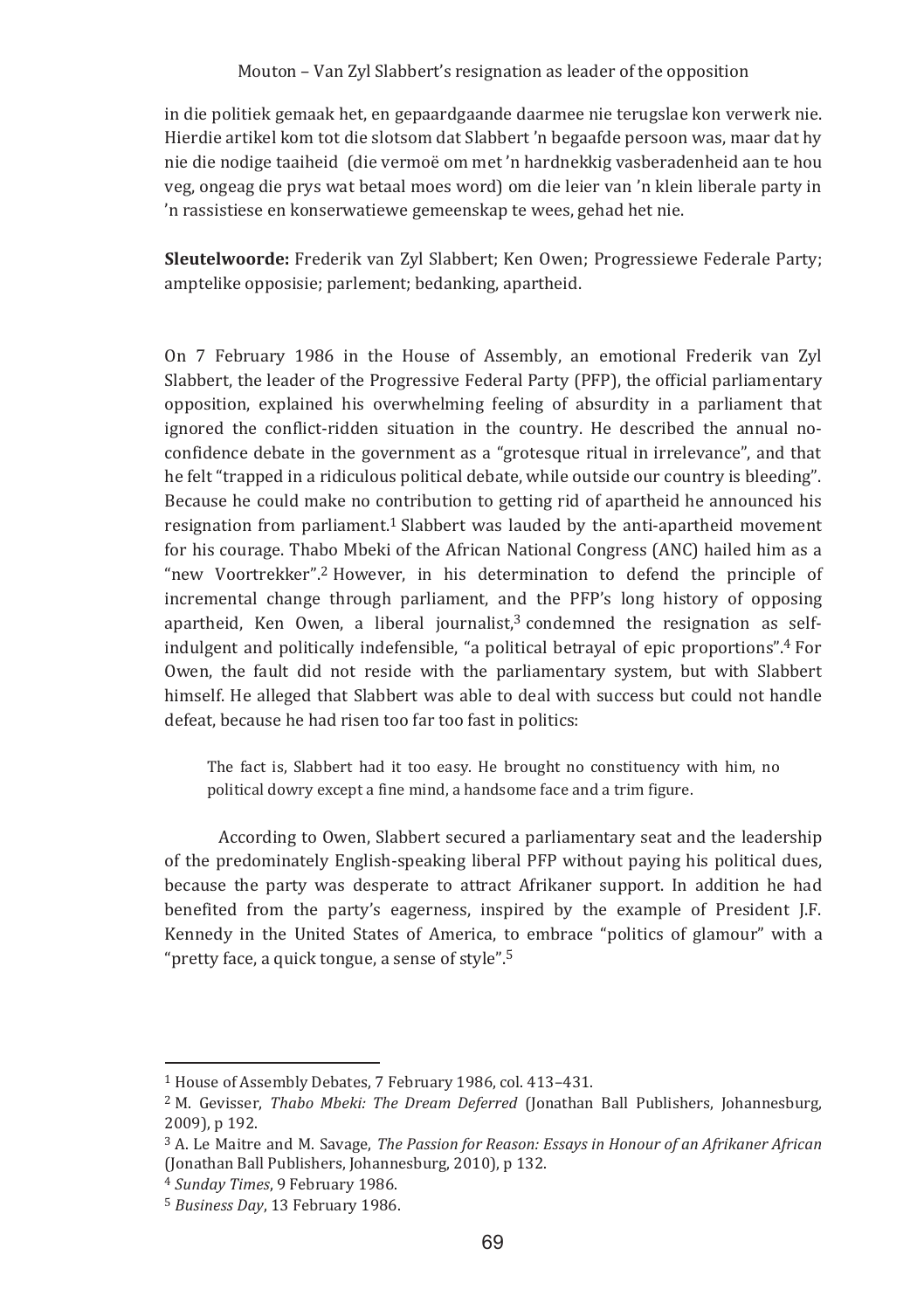The attack on Slabbert created a storm of controversy, but dissipated without any in-depth debate. Owen had a reputation for irascibility,<sup>6</sup> and even before February 1986 he expressed his criticism of Slabbert's performance as leader of the opposition, claiming that he was too understanding, too civil and too academic in his opposition to the apartheid state,' and that this made it possible for Slabbert to reject his accusations as a hatchet job motivated by personal spite.<sup>8</sup>

Owen is also responsible that Hermann Gillomee, in his outstanding study of Slabbert in *The Last Afrikaner Leaders: A Supreme Test of Power* (2012) does not engage with the accusations Owen levelled at Slabbert in 1986. In his contribution to a *festschrift* for Slabbert, *The Passion for Reason* (2010), Owen explained the reasons for his attack, and conceded that it was a hatchet job (however, he did not retract his accusations), and then went on to explain why Slabbert's resignation led to his marginalisation in the new South Africa. As a result, Gillomee focuses on Owen's statements in *The Passion for Reason*. This allows Slabbert's narrative of his political career in his books, The Last White Parliament (1985); Tough Choices (2000); and The *Other Side of History* (2006) to shape the historical record. He effectively created the perception that he had never sought public office, that he accepted such duties reluctantly, and that he resigned from parliament when he realised that he could make no contribution to get rid of apartheid. He was determined not to be seen as exhibit A for the government's sense of a democracy".<sup>9</sup> For Slabbert, his resignation" was a principled, self-sacrificing political statement, an act of political courage to alert whites to the harsh reality that South Africa was on the verge of a race revolution, and that parliament entrenched apartheid and could not be used to get rid of it. This essay argues that the reality is more complex and ambiguous and that Owen's accusations of February 1986, despite his acknowledgement of a malicious attack, must be taken seriously.

Slabbert was born in Pretoria on 2 March 1940. His parents, Barbara Hagen and Petrus Johannes Slabbert, divorced when he was two years old and from the age of seven he was raised by his paternal grandparents on a farm in the Pietersburg (Polokwane) district. He studied theology at the University of Stellenbosch with the intention of becoming a minister in the Dutch Reformed Church, but reverted to Sociology in which he secured his doctorate with an analysis of the Talcott Parsons structural-functional theories in sociology. A hallmark of Slabbert's academic and political career was his meteoric rise. At the age of 25 he was appointed a lecturer in the University of Stellenbosch's Department of Sociology. By October 1973 he was the head of the Department of Sociology at the University of the Witwatersrand (Wits). In 1974 he was elected to parliament as a candidate of the Progressive Party (PP), a small, predominately English-speaking liberal party advocating a qualified non-racial franchise. By 1979 he was the leader of the PFP, a party formed by a merging of the

<sup>&</sup>lt;sup>6</sup> Mark Gevisser, *Mail & Guardian*, June 28 to July 4 1996; Sunday Times, 22 March 2015.

<sup>&</sup>lt;sup>7</sup> Le Maitre and Savage, *The Passion for Reason*, pp 39-40.

<sup>&</sup>lt;sup>8</sup> Sunday Times, 16 February 1986.

<sup>&</sup>lt;sup>9</sup> Sunday Times, 16 February 1986.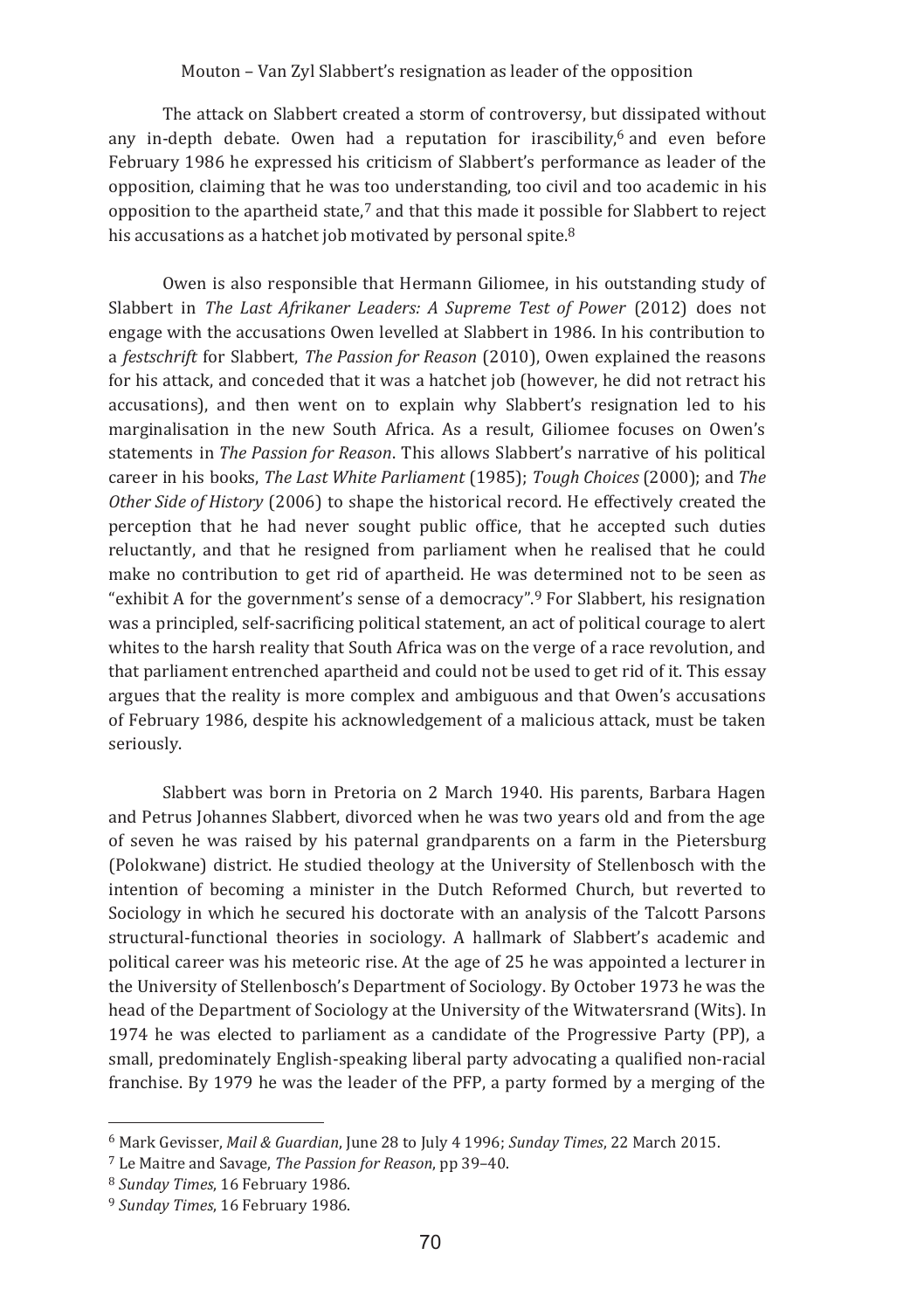PP and other enlightened political groups. At the age of 39 years he was the youngest ever leader of the official parliamentary opposition.

Owen's statement on Slabbert's "fine mind, handsome face and a trim figure" and his Afrikaner identity as factors in his rapid upward political mobility, is beyond doubt. Slabbert had an outstanding analytical mind and universities competed to appoint him. After he lectured at Stellenbosch between 1964 and 1968 he was appointed as a senior lecturer at Rhodes University in 1969. The next year the University of Stellenbosch head hunted him to return. In 1972 he accepted a post at the University of Cape Town (UCT), and a year later became the head of the Sociology Department at Wits although he did not apply for the post, and was appointed without an interview.<sup>10</sup> In the process he had developed a reputation as a public intellectual with his criticism of apartheid.<sup>11</sup> His study of the Talcott Parsons structural-functional theories convinced him that apartheid lacked legitimacy and a sustainable social order.<sup>12</sup> By studying Karl Popper's *The Open Society and its Enemies* (1945) and The Poverty of Historicism (1957), as well as the works of Edmund Burke, Bertrand Russell, Isaiah Berlin and Ernest Gellner, Slabbert became steeped in the philosophy of liberalism. He developed an aversion to all closed philosophies. rejecting any form of social engineering, or final answers for political challenges. For him, apartheid and Marxism suffered from this hubris,<sup>13</sup> and he loathed apartheid because it dehumanised those who suffered from its disadvantages, and brutalised the humanity of those who enjoyed its privileges.<sup>14</sup>

Slabbert's intelligence was complimented by his good looks. He was tall and handsome; women found him "sexy".<sup>15</sup> In addition he had an attractive personality. Alex Boraine described the effect of his charm as falling under his spell.<sup>16</sup> while his self-deprecatory sense of humour made him a highly likeable person.<sup>17</sup> He became popularly known as "Van". His sporting prowess was considerable. He represented Western Province in a rugby match, and played cricket for South African universities. This added to his popularity which amongst admirers bordered on the adulation of a film or a pop star. The *Cape Times* (3 April 1974) gushingly welcomed him into politics: "He is huge, handsome, and exudes what can only be described as a genuine South African-type charm". Even the staid The Times of London (26 September 1980) lauded him effusively: "Tall, broad and heavily handsome, Dr Slabbert appears to

<sup>&</sup>lt;sup>10</sup> Correspondence with D. Moodie, 25 February 2015.

<sup>&</sup>lt;sup>11</sup> Sunday Times, 28 February 1971.

<sup>&</sup>lt;sup>12</sup> Le Maitre and Savage. The Passion for Reason, p 146.

<sup>&</sup>lt;sup>13</sup> M. Shain (ed.), Opposing Voices: Liberalism and Opposition in South Africa Today (Jonathan Ball Publishers, Cape Town, 2006), pp 149-170; F. van ZylSlabbert, Tough Choices: Reflections of an Afrikaner African (Tafelberg, Cape Town, 2000), pp 35-36.

<sup>&</sup>lt;sup>14</sup> F. van Zyl Slabbert, The Last White Parliament (Jonathan Ball Publishers, Johannesburg, 1985), p 83.

<sup>&</sup>lt;sup>15</sup> Interview with Kate Prinsloo, 25 September 2013.

<sup>&</sup>lt;sup>16</sup> Le Maitre and Savage. The Passion for Reason, p 37.

<sup>&</sup>lt;sup>17</sup> R. Swart, *Progressive Odyssey: Towards a Democratic South Africa* (Human & Rousseau, Cape Town, 1991), pp 156-157.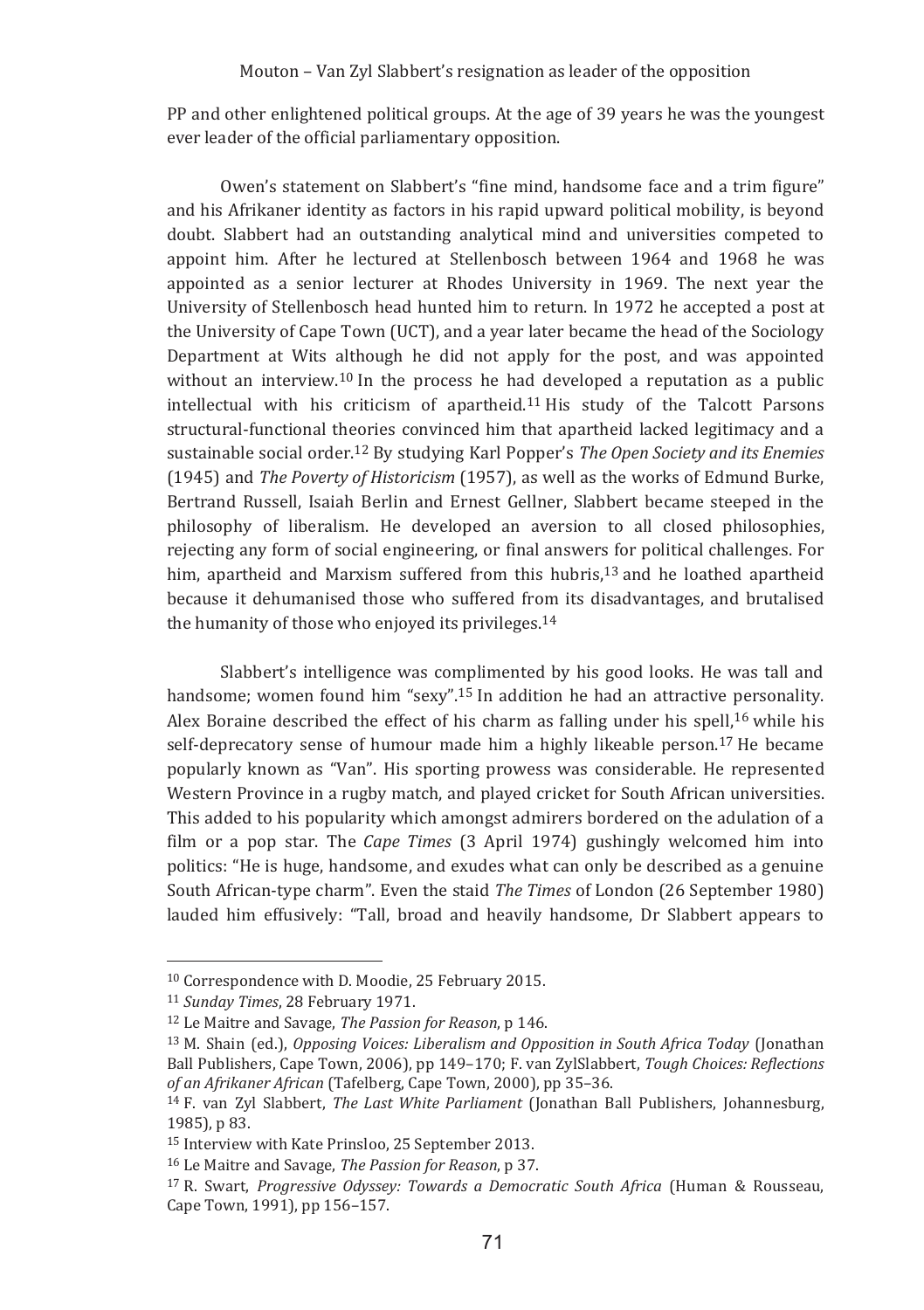have everything going for him … He exudes intelligence, alertness, concern, caution and a sense of humour."

However, it was Slabbert's Afrikaner identity, combined with his enlightened political views that launched his political career. Both the United Party (UP), the official parliamentary opposition, and the PP, were desperate for high profile Afrikaner candidates to attract *verligte* (enlightened) Afrikaners who were concerned about the way apartheid was being implemented, and draw them away from the National Party (NP). In December 1973, the UP and the PP set out to recruit Slabbert as a parliamentary candidate for the upcoming general election. The Young Turks, a group of reformists who wanted to revitalise the UP and push it into a more enlightened direction, approached Slabbert with the offer of Randburg, a secure UP parliamentary seat. At the same time, Colin Eglin, leader of the PP, offered him the Progressive candidature for Rondebosch.

In the aftermath of the election, Slabbert always claimed that he only agreed to contest Rondebosch, a rock-solid UP fortress with mainly affluent English-speaking voters, because the PP had assured him that he could not win. The purpose of his candidature, according to Slabbert, was merely to keep the UP activists away from the Sea Point constituency which Eglin hoped to capture. And yet Slabbert secured the victory in Rondebosch.<sup>18</sup> His charm, good looks, eloquence, and his status as a young and enlightened Afrikaner appealed to the voters. At house meetings he was introduced as "a new young Smuts and grey-haired ladies were weepy and mistyeyed".<sup>19</sup> He certainly set the election campaign in Rondebosch alight, but it is a myth that his victory was against all expectations. Rondebosch was one of the PP's main targets because constituency delimitations were favourable for the PP and had turned it into a marginal seat. For this reason Sir De Villiers Graaff, leader of the UP and the MP for Rondebosch, moved to the safer seat of Groote Schuur.<sup>20</sup> The PP's assessment was that it would lose the seat by 1 200 votes, but Eglin, desperate for an electoral breakthrough after 14 years in the political wilderness, felt that the Progressives, with an attractive and charismatic candidate like Slabbert, could capture Rondebosch.<sup>21</sup> Slabbert knew that Rondebosch was a winnable seat, and he was determined to win. His energetic campaign was a factor in his success, but ultimately his victory was only possible because he stood on the shoulders of Progressive activists who had been nursing the parliamentary constituencies of the Cape peninsula since 1959; it was run by a well-organised and resurgent PP under the leadership of Eglin. Rondebosch was part of an electoral breakthrough for the party, which won six parliamentary seats.

<sup>19</sup> Slabbert, *The Last White Parliament*, p 9.

<sup>&</sup>lt;sup>18</sup> Slabbert, The Last White Parliament, p 8; F. van Zyl Slabbert, The Other Side of History: An *Anecdotal Reflection on Political Transition in South Africa* (Ionathan Ball Publishers, Johannesburg, 2006), p 43; Slabbert, Tough Choices, p 37.

<sup>&</sup>lt;sup>20</sup> Progress, January 1974.

<sup>&</sup>lt;sup>21</sup> C. Eglin. Crossing the Borders of Power: The Memoirs of Colin Eglin (Jonathan Ball Publishers, Johannesburg, 2007), p 136; Cape Times, 12 February 1986.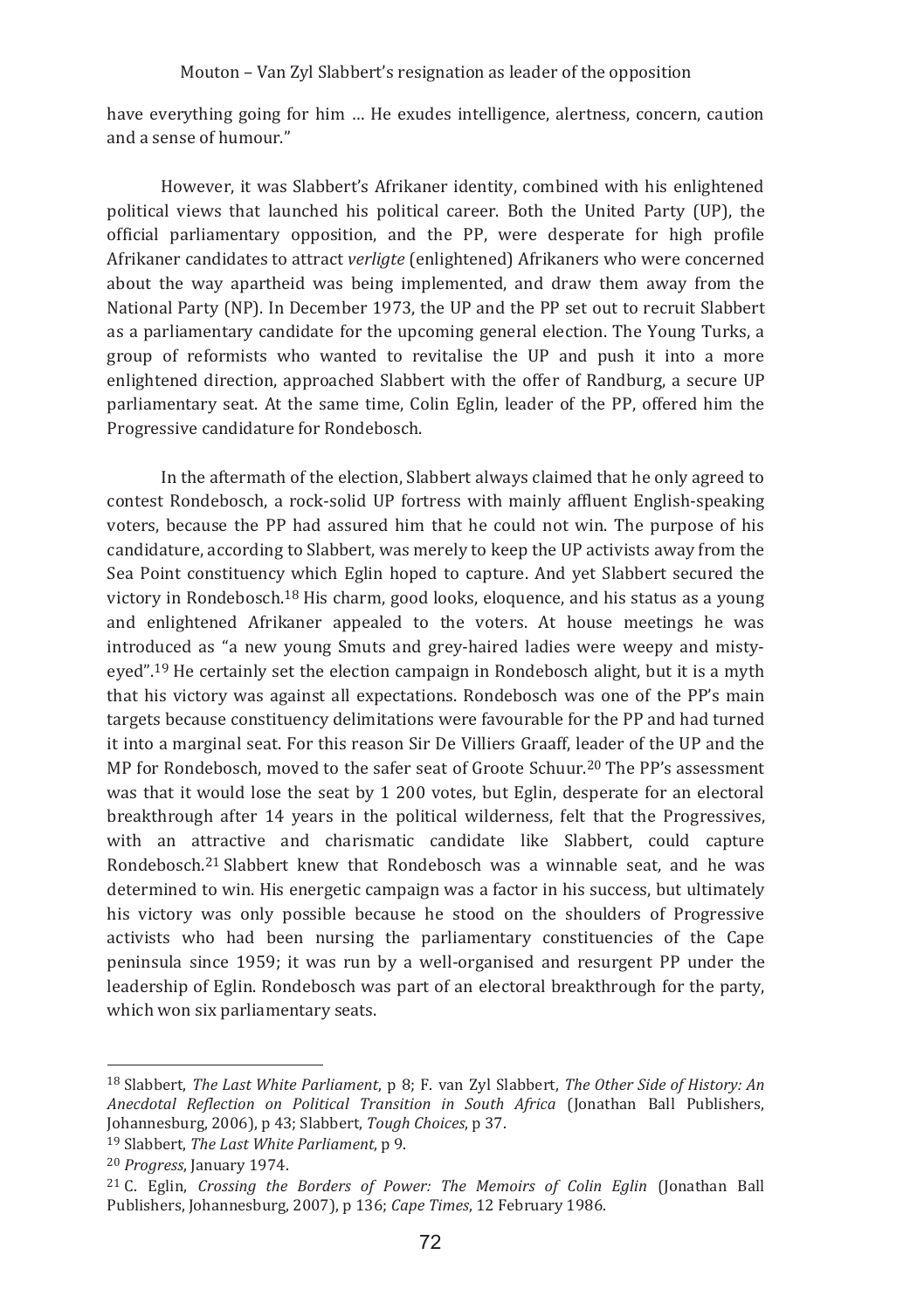As a member of parliament, Slabbert saw it as his mission to convince whites that without their voluntary co-operation, negotiations with the black majority and evolutionary political change would be impossible.<sup>22</sup> With his ability to comprehend why apartheid was so attractive to Afrikaners, he could analyse the NP ideology  $\,$ rationally and expose the contradictions between noble sounding ideals and the brutality that was taking place in practice.<sup>23</sup> The core of his message was that the apartheid ideal of the homelands was unobtainable and had become a threat to national security.<sup>24</sup>After his first parliamentary session the *Sunday Times* (8 December 1974) praised him as one of the finest political thinkers in South Africa. So much so, that in 1978 his reputation led Eglin to appoint Slabbert as chairman of a commission to examine the party's policies, especially the principle of a qualified nonracial franchise. Slabbert's report culminated in the PFP's adoption of universal suffrage on the basis of proportional representation in a federal form of government. This political system would be based on a Bill of Rights, an independent judiciary, and the protection of minority rights through a form of consociational democracy. Thus power sharing would reconcile the need for majority rule with minority protection and the sharing of executive power between the majority and minority parties, while minorities would have a veto on crucial issues.<sup>25</sup>

Slabbert's status as an Afrikaner PP MP made him a figure of fascination amongst Afrikaners. Prime Minister John Vorster's refusal to greet him in parliament, and the allegation by Piet Cillié, editor of *Die Burger*, that by visiting African countries Slabbert was condoning armed attacks against South Africa by ANC guerrillas,<sup>26</sup> did not reflect the attitude of Afrikaners across the board. On 5 May 1974 the influential NP supporting the Afrikaans Sunday newspaper, Rapport, did the unusual by publishing a friendly and lengthy interview with Slabbert in which he was encouraged to explain his politics. Afrikaners flocked in large numbers to his public meetings. On 18 April 1974 in Stellenbosch he attracted the biggest crowd ever to attend a Progressive meeting. More than half of the audience rose to applaud him after a hard-hitting speech attacking apartheid.<sup>27</sup> He was also able to attract large and friendly Afrikaner crowds in conservative Afrikaner strongholds such as Pretoria and Pietersburg.<sup>28</sup> Moreover, most NP MPs admired Slabbert.<sup>29</sup> Wynand Malan, the enlightened MP for Randburg, went so far as to express his appreciation to God for the opportunity to meet Slabbert and to admire and revere him.<sup>30</sup>

<sup>&</sup>lt;sup>22</sup> Slabbert, *The Last White Parliament*, p 70.

<sup>&</sup>lt;sup>23</sup> Le Maitre and Savage, *The Passion for Reason*, pp 56, 89-91.

<sup>&</sup>lt;sup>24</sup> Sunday Times, 19 April 1981.

<sup>&</sup>lt;sup>25</sup> H. Giliomee, *The Last Afrikaner Leaders: A Supreme Test of Power* (Tafelberg, Cape Town, 2012), p 216.

<sup>&</sup>lt;sup>26</sup> J.C. Steyn, *Penvegter: Piet Cillié van Die Burger* (Tafelberg, Cape Town, 2002), p 257.

<sup>&</sup>lt;sup>27</sup> The Argus, 19 April 1974.

<sup>&</sup>lt;sup>28</sup> Interview with D. Moss, 24 October 2013.

<sup>&</sup>lt;sup>29</sup> Le Maitre and Savage, *The Passion for Reason*, p 39.

<sup>&</sup>lt;sup>30</sup> University of Stellenbosch (hereafter US), Frederik van Zyl Slabbert Collection (hereafter Slabbert Collection), 430.C.132, W. Malan - Slabbert, February 1986.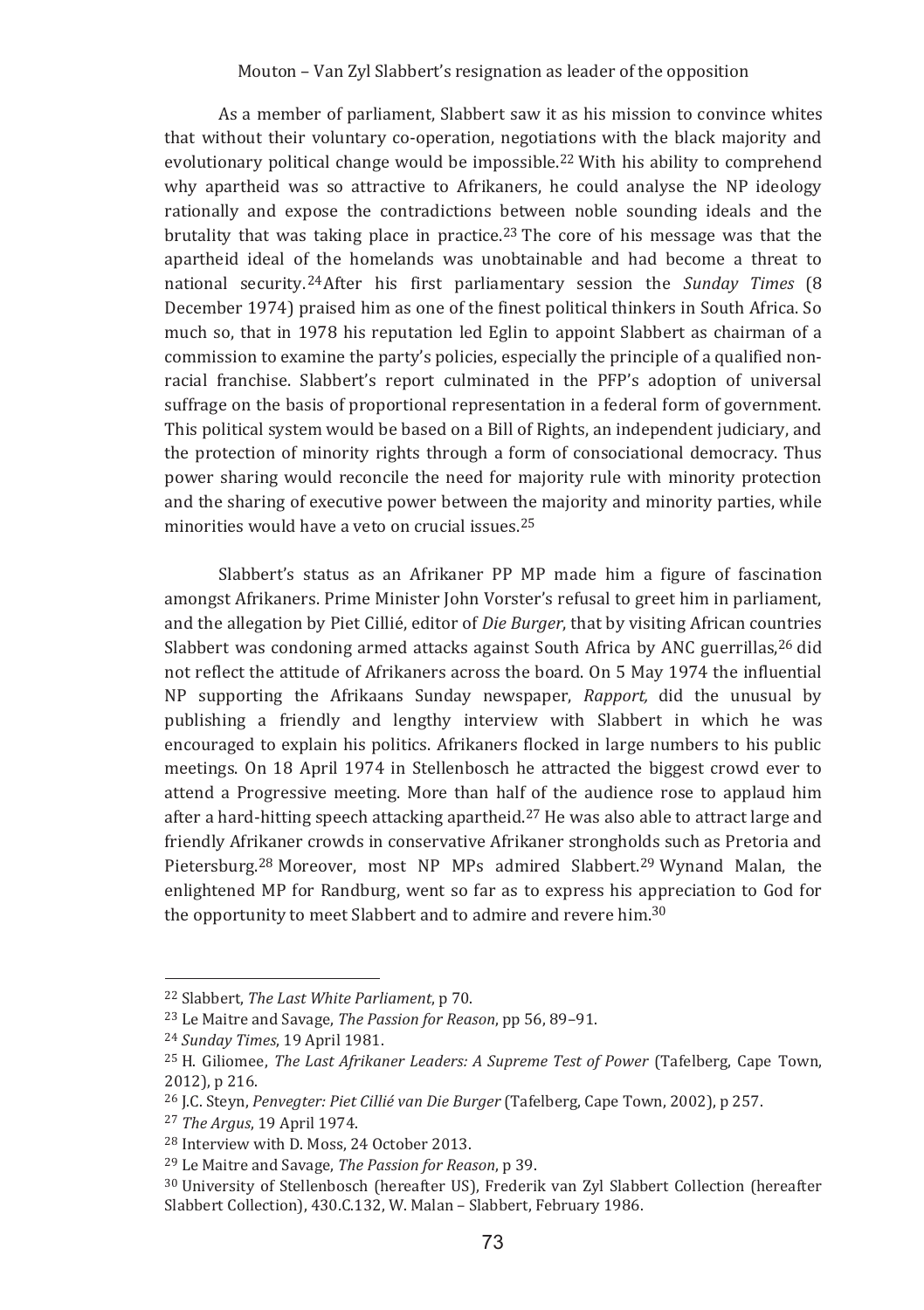In 1979 the PFP, desperate to attract Afrikaner support, appointed Slabbert as its leader.<sup>31</sup> He later claimed that he had no real choice in this decision because the momentum to make him party leader began when he expressed his willingness to be considered for the position as principal of UCT. This led to prominent Progressives informing him that they wanted him to be the party leader and that they would leave the party if he turned his back on politics. He thus felt obliged to withdraw his application for the UCT post.<sup>32</sup> However, the reality was far more complex. According to Boraine, Slabbert's closest political confidant, he was keen to succeed Eglin because he preferred leading from the front.<sup>33</sup> Although adamant that he would not challenge Eglin, whose abrasiveness and failure to attract Afrikaner support increasingly alienated party members. Slabbert made it clear that he was available as a candidate should a leadership vacancy arise. As a result, Slabbert's admirers conducted a whispering campaign to demand a change in leadership.<sup>34</sup> This led to the matter being raised at a Federal Executive meeting in Johannesburg on 27 July 1979 which voted by 25 votes to 19 in favour of appointing a new leader. $35$  Eglin resigned and recommended Slabbert as his successor. Without any effort on his part, Slabbert was appointed as party leader at a special PFP congress on 3 September 1979 in Iohannesburg.

For Progressives, in the words of Ray Swart, a leading PFP MP, Slabbert was "the knight in shining armour who might yet lead the country out of the darkness into the light".<sup>36</sup> What Slabbert's admirers did not realise was that despite his intelligence, reflected in his book South Africa's Options: Strategies for Sharing Power (1979) which he co-authored with David Welsh, he also had brilliant debating skills and was a charismatic and inspiring speaker on the public platform.<sup>37</sup> Nevertheless, Slabbert's "shining armour" had a number of chinks. A crucial one was that his perception of himself as a reluctant politician negatively affected his attitude to parliament. In contrast to Eglin, who respected the parliamentary rituals after it took him no less than four attempts to be elected to the House of Assembly, Slabbert loathed the institution. In January 1977 he contemptuously referred to the House of Assembly as "die goor ou pot" (the rancid old pot).<sup>38</sup> This attitude was a handicap for a party leader because as Clement Attlee, former British prime minister from 1945 to 1951 put it, a political leader should enjoy being a politician - he should have the

<sup>&</sup>lt;sup>31</sup> Interview with D. Moss. 24 October 2013.

<sup>&</sup>lt;sup>32</sup> Slabbert, *The Last White Parliament*, pp 53, 63.

<sup>&</sup>lt;sup>33</sup> Le Maitre and Savage, *The Passion for Reason*, p 39.

<sup>&</sup>lt;sup>34</sup> Swart, *Progressive Odyssev*, p 155.

<sup>&</sup>lt;sup>35</sup> University of the Witwatersrand (hereafter Wits), Progressive Federal Party Papers (hereafter PFP Papers), Ab 2.2 10, Minutes of the Federal Executive meeting, Johannesburg 27 and 28 July 1979.

<sup>&</sup>lt;sup>36</sup> Swart, *Progressive Odyssev*, p 177.

<sup>&</sup>lt;sup>37</sup> Cape Times, 23 and 25 April 1981.

<sup>&</sup>lt;sup>38</sup> US, Dian Joubert Collection (unsorted), Slabbert - D. Joubert, 17 January 1977.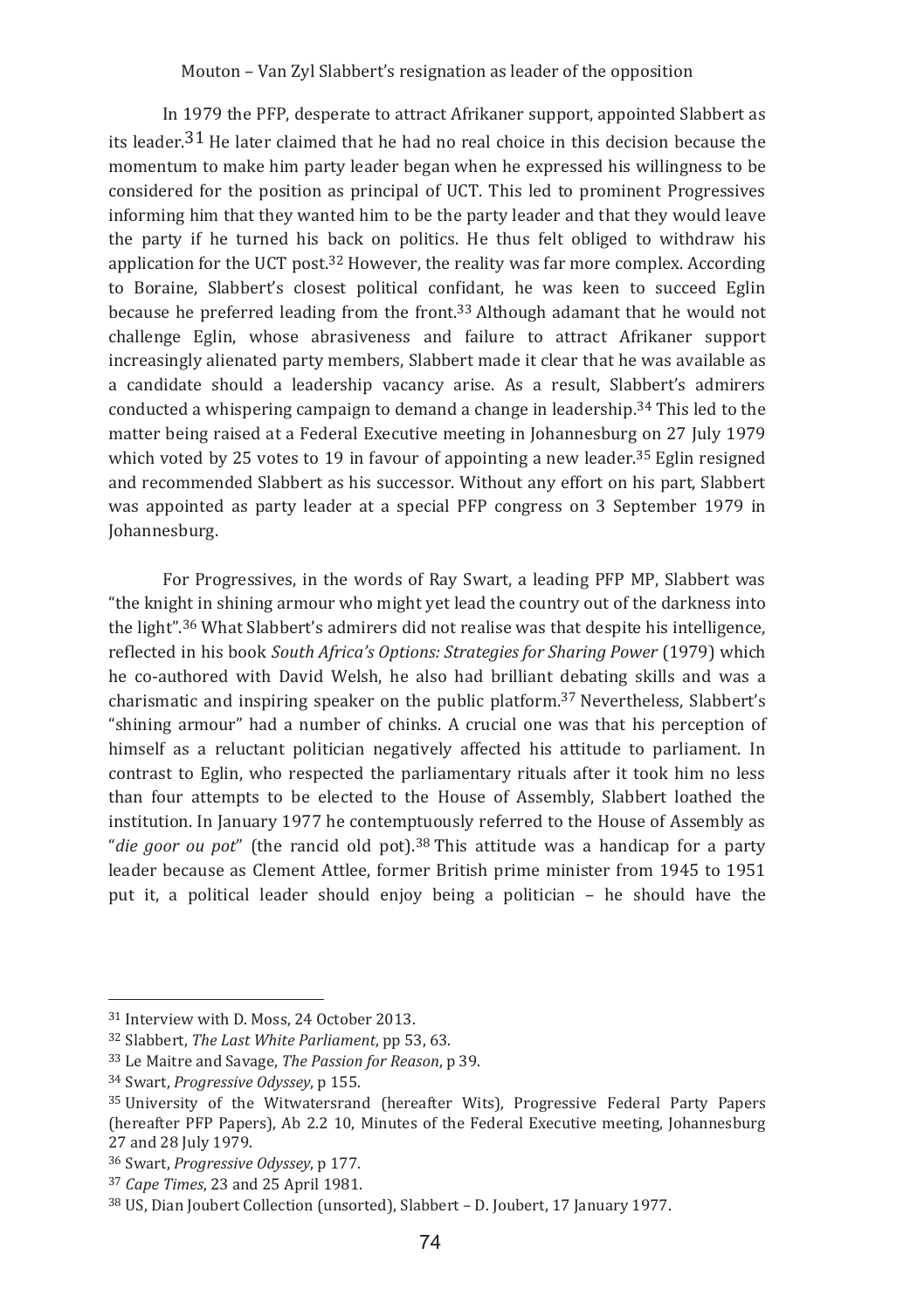satisfaction that his actions brought honour to himself and his friends and were of significant social value.<sup>39</sup>

Furthermore, the smooth and rapid upward mobility of Slabbert's academic and political career encouraged a lack of lovalty to state institutions and a low boredom threshold, because there was always something new and exciting awaiting him. Within two months of becoming head of the Department of Sociology at Wits he was so bored by his routine duties that he viewed his Rondebosch candidature as an escape.<sup>40</sup> As an MP in a small party there were no avenues of political promotion. The only possibility of avoiding the drudgery of a backbencher was the leadership of the party and the official parliamentary opposition, but until 1978. Eglin seemed secure in this position. Before the 1977 general election. Prime Minister John Vorster observed that being a backbencher with limited speaking opportunities was steadily killing Slabbert politically.<sup>41</sup> By 1978 Slabbert was so bored with what he saw as the humdrum parliamentary routine, that he informed David Welsh, a political scientist at UCT, that he wanted to return to academia.<sup>42</sup> It was only the possibility of the party leadership that kept him in parliament. And yet, endurance was the most crucial requirement for the leader of a small liberal party in a racist and ultra-conservative society. Before 1974, Eglin had to endure defeat after defeat. Helen Suzman, the Progressives' sole MP between 1961 and 1974 was so concerned that Slabbert was not a "stayer" that she opposed his appointment as party leader.<sup>43</sup>

Another significant chink in Slabbert's political armour was that his political career dovetailed perfectly with a golden era for the Progressives, a period of unbroken electoral growth in parliamentary, provincial and municipal elections. Slabbert had no experience in dealing with setbacks. This weakness was aggravated by the adulation of his admirers. For Slabbert, the belief held by his admirers that he could "change things" was a "kind of cultish naiveté"<sup>44</sup> and he did his utmost to decult his leadership.<sup>45</sup> And vet, the excessive praise, combined with his meteoric rise. left him ill-prepared to deal with setbacks and disappointments.

In the early years of Slabbert's leadership his weaknesses were not exposed. His dedication to his duties and his uncompromising liberalism even won over Helen Suzman. In the period leading up to the 1981 general election he travelled no less that 28 000 kilometres around the country, addressing up to four meetings a day, "until fatigue was a sore in the pit of my stomach".<sup>46</sup> Under his leadership the party

<sup>&</sup>lt;sup>39</sup> F. Field (ed.), *Attlee's Great Contemporaries: The Politics of Character* (Continuum, London, 2009). p 113.

<sup>&</sup>lt;sup>40</sup> Slabbert, The Other Side of History, p 43.

<sup>&</sup>lt;sup>41</sup> I. D'Oliveira. *Vorster – the Man* (Perskor, Johannesburg, 1978), p 247.

<sup>&</sup>lt;sup>42</sup> Correspondence with Prof. David Welsh, 5 November 2014.

<sup>&</sup>lt;sup>43</sup> Wits, Helen Suzman Papers, Mb2.25.1 (File 11), H. Suzman - G. Ralfe, 10 March 1986.

<sup>&</sup>lt;sup>44</sup> US, Slabbert Collection, 430.X, Unpublished memorandum (August 1986) by Slabbert on the reasons why he resigned as party leader, p 4.

<sup>&</sup>lt;sup>45</sup> Sunday Times, 16 September 1979 and 9 February 1986.

<sup>&</sup>lt;sup>46</sup> Slabbert, The Last White Parliament, p 70.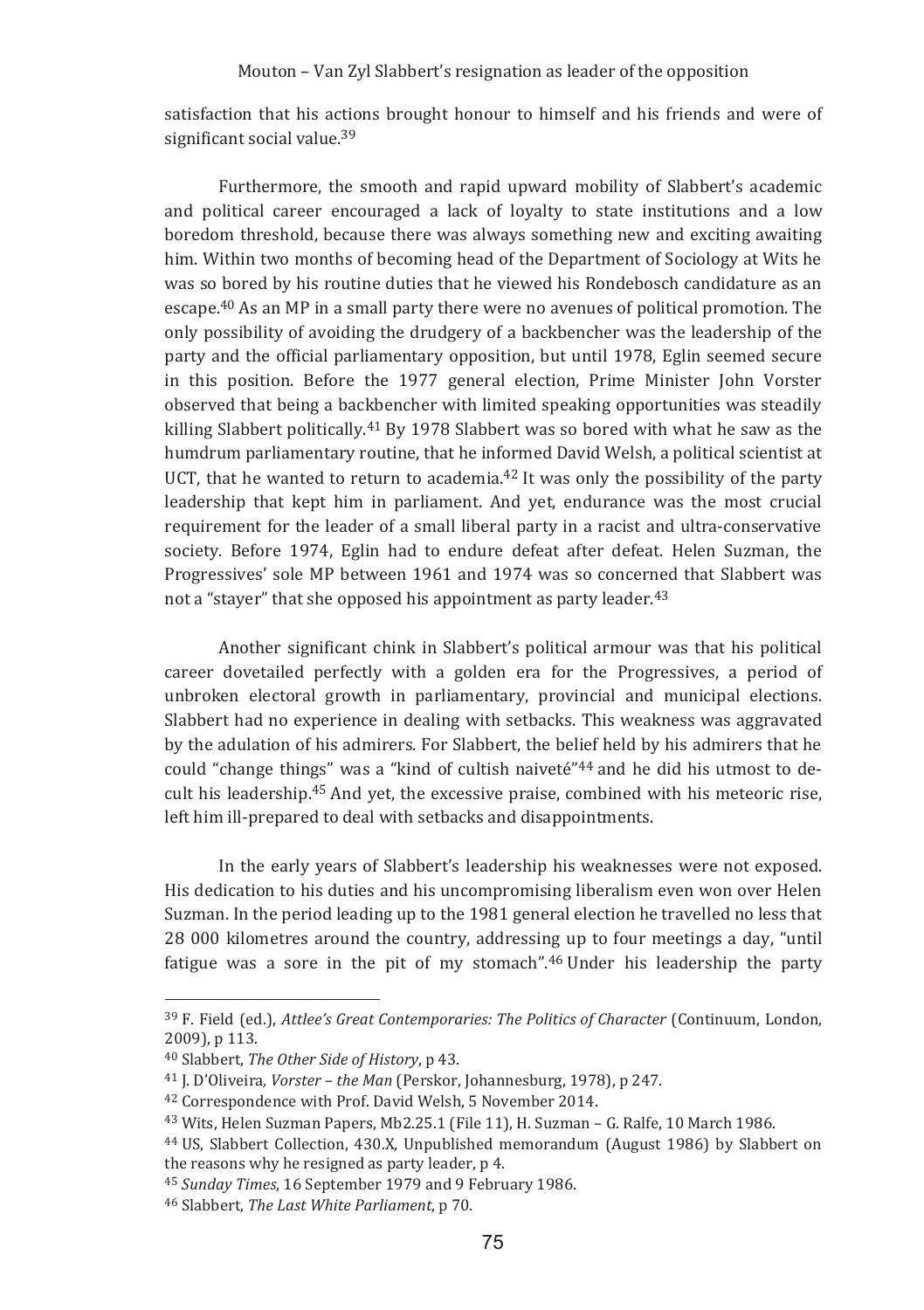campaigned with great energy and enthusiasm that apartheid was a failed ideology and that the only political solution was a hational convention to which the imprisoned Nelson Mandela, leader of the ANC, should be invited. Slabbert was also in the fortunate position that he inherited a well organised and confident party from Eglin, while the NP was in a vulnerable position with the exposure of the misuse of public funds in the Information Scandal. Many enlightened voters were not only disgusted by the exposure of corruption in the ruling party, but were also uncomfortable with the public image of P.W. Botha, who had succeeded Vorster as prime minister in 1978. Botha was an unsophisticated political bruiser whose finger wagging abusiveness led to him being nicknamed the "groot krokodil" (big crocodile). In addition, the presence of the ultra-conservative A.P. Treurnicht in the NP meant that some verligtes were willing to support the PFP. On 7 November 1978 the PFP won Edenvale from the NP in a by-election.<sup>47</sup> Furthermore, the party contested the 1981 general election under favourable circumstances. The NP had to defend a number of seats it had won in the 1977 general election as a result of the opposition vote being divided between the New Republic Party (NRP), a rump of the UP, and the PFP. With the NRP a spent force in 1981, the PFP improved its share of the popular vote to 19.09% compared to the 16.71% in 1977, and increased its parliamentary representation from 18 to 26 seats. In the PFP, as well as the English-medium press, the credit for the party's gains was given to Slabbert.<sup>48</sup>

Slabbert's optimism of continued electoral growth for the PFP was fuelled by the founding of the right-wing Conservative Party (CP) on 20 March 1982. Botha drove Treurnicht and his followers out of the NP when they opposed his attempts to adapt apartheid to a changing world. Slabbert was convinced that this split in the Afrikaner vote created an opportunity for the PFP to win at least 45 seats in a general election. Such a result, combined with the seats won by the CP, would lead to a hung parliament, securing the Progressives the balance of power in the House of Assembly. This situation, it was hoped, would force the leadership of the NP, under increasing international pressure, to choose the path of reform.<sup>49</sup> However, nothing came of these high hopes because the founding of the CP led to the marginalisation of the PFP. Botha's reforms, the opening of social amenities to blacks, the abolition of white job protection and a programme of improvement in black townships,<sup>50</sup> fuelled not just the rise of the rise of the CP, but also of the neo-fascist Afrikaner Weerstandsbeweging (AWB) under the leadership of the thuggish Eugene Terre'blanche. Enlightened voters, including a significant number of PFP supporters, felt that as Botha was doing its best with reforms they had to vote NP to support him against the reactionary CP and AWB. The NP adroitly exploited the fear of the rightwing to win over the electoral base of the PFP. A cabinet minister laughingly told Slabbert:

<sup>47</sup> Beeld, 8 November 1979.

<sup>&</sup>lt;sup>48</sup> Sunday Times, 3 May 1981; The Cape Times, 2 May 1981.

<sup>&</sup>lt;sup>49</sup> US, Slabbert Collection, 430.E 2, "The Balance of Power Strategy in White Politics, 12 October 1982", Draft of an article for the Sunday Tribune.

<sup>&</sup>lt;sup>50</sup> B. Pottinger, *The Imperial Presidency: PW Botha, the First Ten Years* (Southern Book Publishers, Johannesburg, 1988), p 196.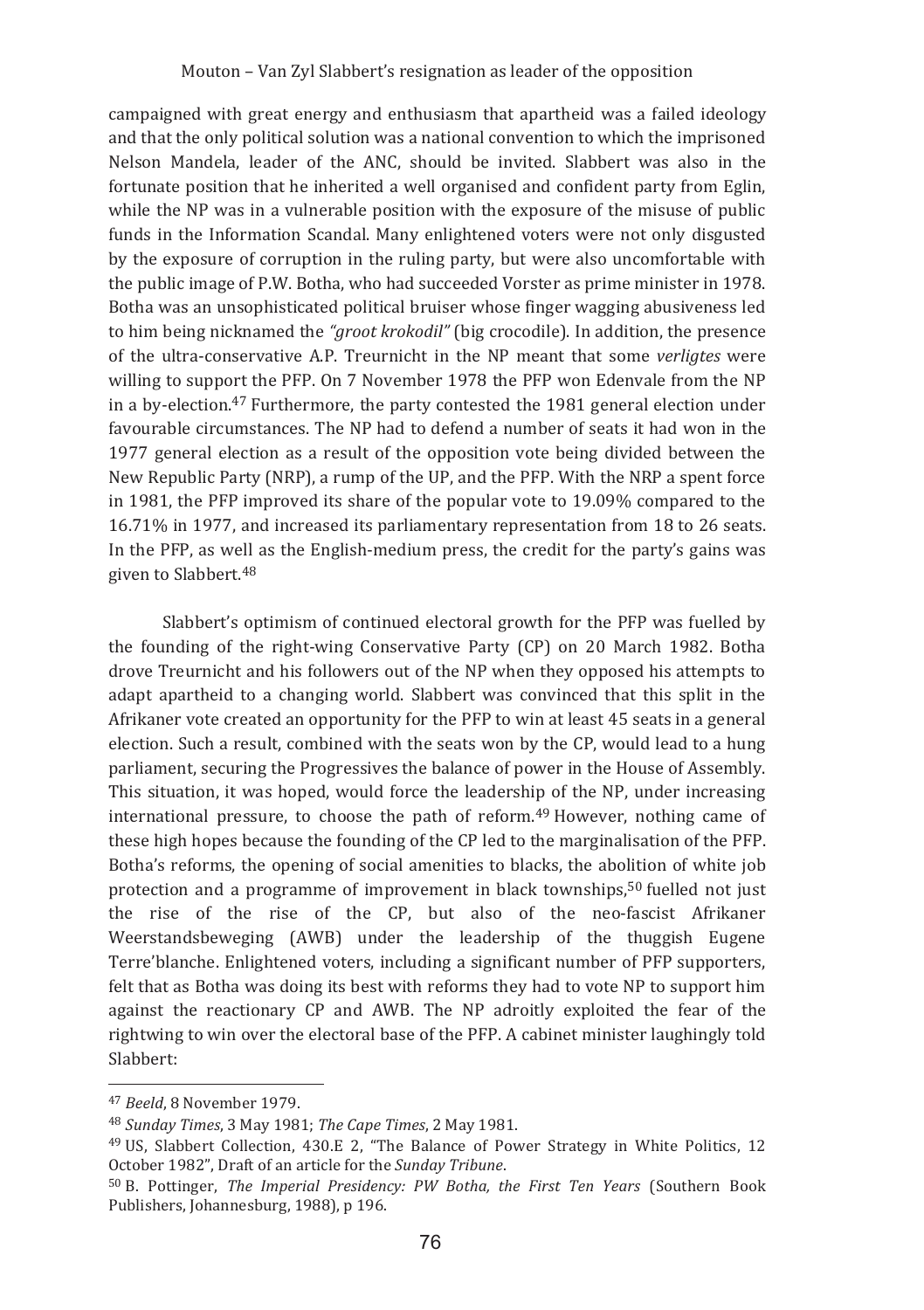Come election time all we do is show Eugene Terblanche giving his Nazi salute on TV and your voters will flock to our tables in the northern suburbs of Johannesburg.<sup>51</sup>

Botha, eager to neutralise Slabbert's criticism and attraction to voters. furthermore initiated a campaign to condemn Slabbert as someone who boycotted orderly reform to secure white survival. This process began in 1980 when Botha abolished the Senate and replaced it with a nominated President's Council, consisting of white, coloured and Indian members, to investigate and advise the government on constitutional reforms.<sup>52</sup> However, Botha made it clear that these reforms could never include the principle of a one-man-one-vote election for a single parliamentary chamber. For his part, Slabbert was adamant that the PFP would not be "hijacked for apartheid" and refused to be drawn into a process of constitutional reform that fell short of the political aspirations of the black majority. With the support of the parliamentary caucus he decided to boycott the President's Council.<sup>53</sup> This led to the PFP being labelled as a party that "boycotted reform" by the NP and the Afrikaansmedium press.<sup>54</sup> It was a perception that convinced most enlightened Afrikaners to retain their faith in the NP despite all its shortcomings. This contributed to the PFP attracting only about 5% of the Afrikaner vote in the 1981 general election.<sup>55</sup> The perception that Slabbert was an obstacle to reform intensified with the founding of the CP.<sup>56</sup> Fred Mouton and Orin Scott, respectively cartoonists of *Die Burger* and *Beeld*, regularly portrayed Slabbert as sabotaging reform in the company of Treurnicht and an AWB thug.<sup>57</sup>

The effectiveness of the NP's claim that Slabbert played into the hands of the CP and AWB by opposing Botha's reforms, was evident in the Waterkloof by-election of 10 May 1983. With an electorate consisting of affluent businessmen, high-level civil servants and academics from the Universities of Pretoria and South Africa, the PFP did exceptionally well in this constituency in the 1981 election. In the 1982 municipal election, Waterkloof elected two Progressive city councillors. While the NP focused on the rural by-elections in Soutpansberg and Waterberg on the same day in an attempt to smash the CP, the PFP threw its entire national organisation, with no expenses

<u> 1989 - Johann Barn, mars ar breithinn ar chuid ann an t-</u>

<sup>&</sup>lt;sup>51</sup> Slabbert, *The Last White Parliament*, p 157.

<sup>&</sup>lt;sup>52</sup> R Schrire (ed.), *Leadership in the Apartheid State: From Malan to De Klerk* (Oxford University Press, Cape Town, 1994), p 181.

<sup>&</sup>lt;sup>53</sup> Sunday Times, 8 June 1980.

<sup>&</sup>lt;sup>54</sup> Slabbert, *The Last White Parliament*, p 69.

<sup>&</sup>lt;sup>55</sup> H. Giliomee, "Demokratiese Party se Werklike Rol", Die Suid-Afrikaan, June/July 1988, p 7.

<sup>&</sup>lt;sup>56</sup> See for example the *Beeld*, 2 November 1982, 7 and 11 May 1983; *Die Burger*, 2, 3 and 5 November 1982; and *Die Transvaler*, 28 April 1983.

<sup>&</sup>lt;sup>57</sup> Beeld, 10 May and 29 October 1983; and *Die Burger*, 27 November 1984.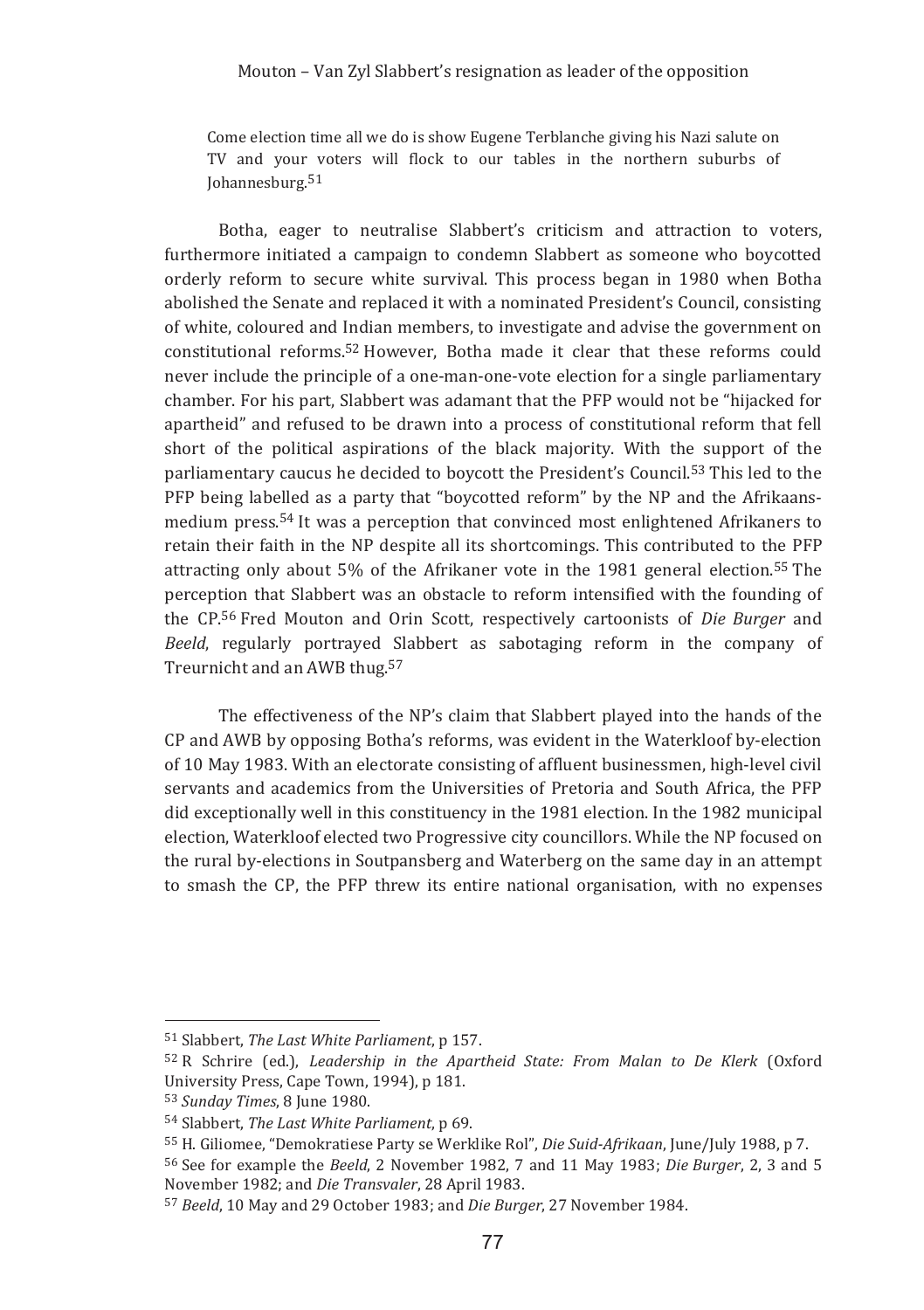spared, into the contest.<sup>58</sup> And yet, the NP increased its majority because a number of Progressives, determined to counter the CP, voted for the NP.<sup>59</sup>

Slabbert took the Waterkloof defeat well because he felt that the NP's 1981 maiority was just too big to be erased.<sup>60</sup> However, he was not as sanguine with the result of the 1983 referendum with its "Yes/No" options to the question: "Are you in favour of the implementation of the Constitution Act, 1983, as approved by Parliament?"<sup>61</sup> The new constitution proposed to share power with the coloureds and Indians in a tricameral parliament with an inbuilt majority for whites and a powerful executive president. Slabbert's stance was that the proposed constitution was simply a cover-up, a confidence trick that safeguarded apartheid; he maintained that it would polarise whites and blacks, promoting conflict and widespread dissatisfaction.<sup>62</sup>

Botha's response was simple but effective – that he could not continue with reform if there was a "No" vote in the referendum.<sup>63</sup> The NP had the full support of the Afrikaans-medium press, and the state controlled South African Broadcasting Corporation (SABC) which gave the NP nearly 400% more airtime than the PFP,  $64$ while the English-medium press, which usually supported the Progressive view, was deeply divided on the vote. The *Sunday Times*, The Natal Mercury, the Daily Dispatch, *The Friend, Finance Week* and the *Financial Mail* urged a "Yes" vote, while *The Star* advised its readers to abstain. Furthermore, the PFP lacked the financial means for an effective campaign. The NP, supported by big business, spent more money on fullpage advertisements in the Sunday press on one day than the PFP could spend on the entire campaign.<sup>65</sup> As he had done in the 1981 election, Slabbert gave his all, but despite his best efforts the proposed constitution was accepted with an overwhelming majority of 66% to the 34% of "No" votes, of which about 10% were liberal protest votes.<sup>66</sup> Tens of thousands of traditional Progressive supporters, up to 30% of them, ignored Slabbert and voted "Yes" because they saw the new constitution as a step in the right direction.<sup>67</sup> During the referendum campaign Slabbert became deeply depressed about his inability to convey to whites his fear for the future of the country.<sup>68</sup> He took the result as a personal blow, finding it difficult to

<sup>&</sup>lt;sup>58</sup> Correspondence with Douglas Gibson, 30 October 2014.

<sup>&</sup>lt;sup>59</sup> Wits, PFP Papers, Ab 2.2.9, D. Moss, "Report on Waterkloof By-election Campaign', May 1983.

<sup>&</sup>lt;sup>60</sup> Correspondence with D. Moss, 14 July 2014.

 $^{61}$  E. McKenzie, "The 1983 Referendum: The English Press and the Progressive Federal Party Campaign", *Kleio, 23, 1991, pp 85–96*.

<sup>&</sup>lt;sup>62</sup> The Star, 1 November 1983; Rand Daily Mail, 1 November 1983.

<sup>&</sup>lt;sup>63</sup> Rand Daily Mail, 28 November 1983.

<sup>&</sup>lt;sup>64</sup> Rand Daily Mail, 1 November 1983.

<sup>&</sup>lt;sup>65</sup> Slabbert, The Last White Parliament, p 112.

<sup>&</sup>lt;sup>66</sup>The Star, 2 November 1983.

<sup>&</sup>lt;sup>67</sup> Sunday Times, 6 November 2014.

<sup>&</sup>lt;sup>68</sup> Swart, *Progressive Odyssey*, p 165.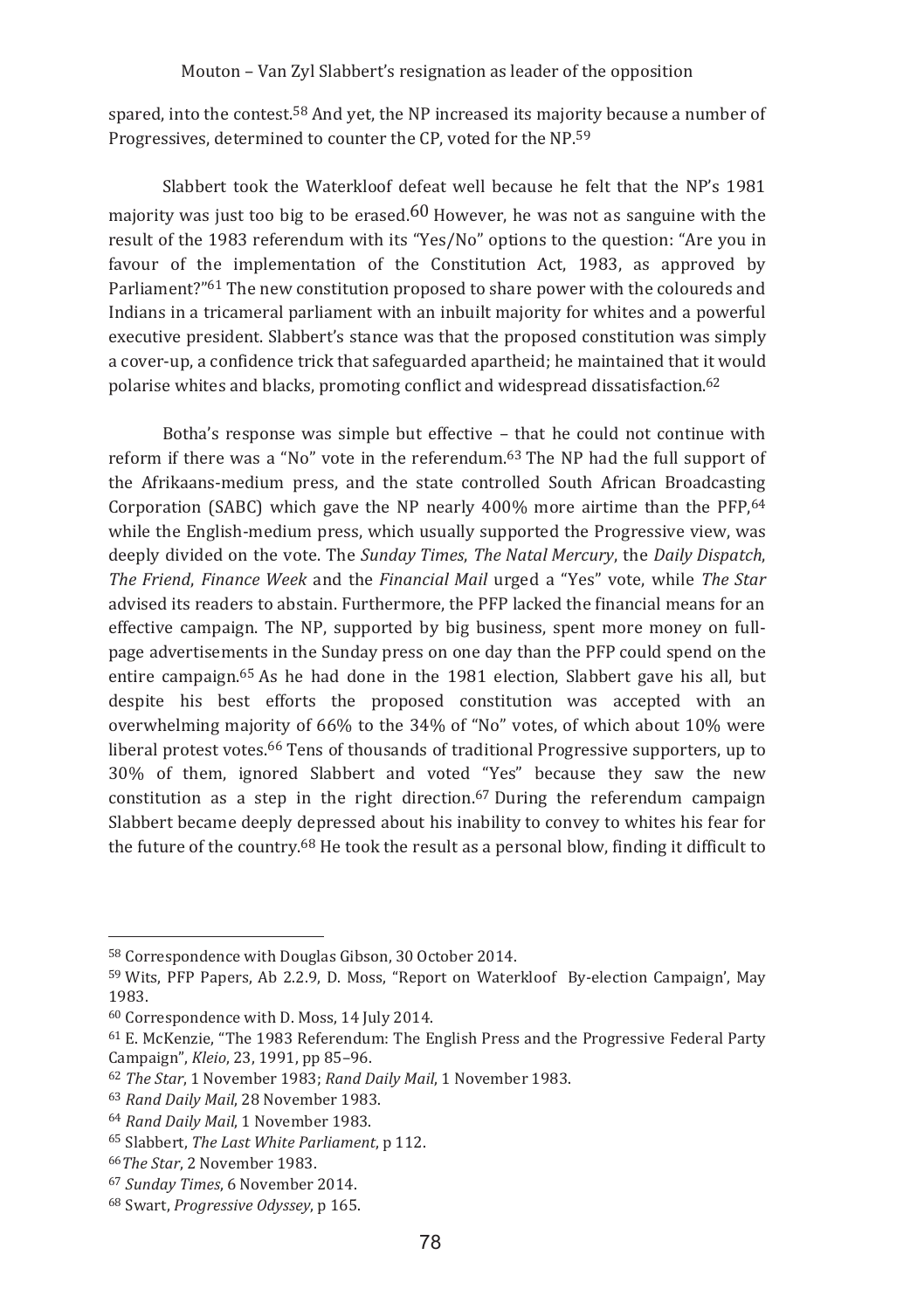accept "that intelligent, successful people can collectively abandon reason and  $common$  sense"  $69$ 

The referendum was the first serious setback in Slabbert's political career and his immediate reaction was to leave parliament.<sup>70</sup> Although Suzman and Eglin managed to make him change his mind, his despondence and reluctance to remain in parliament was an ominous sign for the PFP. It was in dire need of strong and dynamic leadership after the Waterkloof defeat and the referendum result. These defeats left the Progressives in Pretoria, for example, so demoralised that it was difficult to get members to attend party meetings, or to do the necessary canvassing.<sup>71</sup> Party morale took a further battering with the by-election defeat in the Port Elizabeth constituency of Newton Park on 1 May 1985. The PFP had failed by a meagre 1 195 votes to capture the constituency from the NP in the 1981 general election, but in 1985 the seat seemed right for the plucking. Botha's reform process had stalled: the Eastern Cape was in the grip of black unrest: a stagnant economy meant significant white unemployment in the constituency; and the CP entered a candidate who had no chance of winning but would attract votes from the NP. Even the NP anticipated defeat, but on polling day the PFP's support dropped to a disappointing  $35.5\%$  compared to the  $44.1\%$  in  $1981<sup>72</sup>$  For Slabbert, it was a devastating blow, making it clear that the PFP's stance on the necessity to negotiate with the ANC, and the party's exposure of police brutality, had alienated white voters because the party was seen as only caring about blacks.<sup>73</sup> It was clear that nothing would come of the PFP ideal of securing the balance of power in parliament.

At the same time, Slabbert also had to endure the contempt of the antiapartheid movement. Botha's reforms unleashed pent-up forces which could not be regulated from above. They not only failed to satisfy black aspirations, but raised frustrated expectations. This led to the growth of a revolutionary climate and an ever increasing cycle of violence which the apartheid state could not break. Despite increasing brutality by the security forces the apartheid state lost control of numerous black townships. On a personal level, Slabbert himself was a victim of violence. His home was damaged by an unexplained fire in 1981 and on several occasions the tyres of his car were slashed.<sup>74</sup> In this atmosphere of violence black leaders questioned the *bona fides* of liberal politicians, accusing the PFP of being the "icing sugar on the system of oppression" or of keeping up the "illusion of peaceful" change".<sup>75</sup> After 1983, the PFP came under increasing pressure from the United

<sup>&</sup>lt;sup>69</sup> Slabbert, The Last White Parliament, p 113.

<sup>70</sup> Slabbert, Tough Choices, p 45.

Wits, PFP Papers, Ab 2.2.9, C. Gilfillan - A. Boraine, 22 July 1984. 71.

<sup>72.</sup> Die Burger, 25 May 1985, Beeld, 1 May 1985.

US, Slabbert Collection, 430.X1, Unpublished memorandum (August 1986) by 73. Slabbert on the reasons why he resigned as party leader, p 8.

<sup>74.</sup> Slabbert, Tough Choices, pp 43-44.

University of the Free State (hereafter UFS), Archive for Contemporary Affairs 75. (hereafter ACA), P.W. Botha Collection, File PS3/1/2, Frederik van ZylSlabbert, "Problems of a Parliamentary Opposition in South Africa". Paper delivered at a symposium in Bonn. Germany, May 1981, p 7.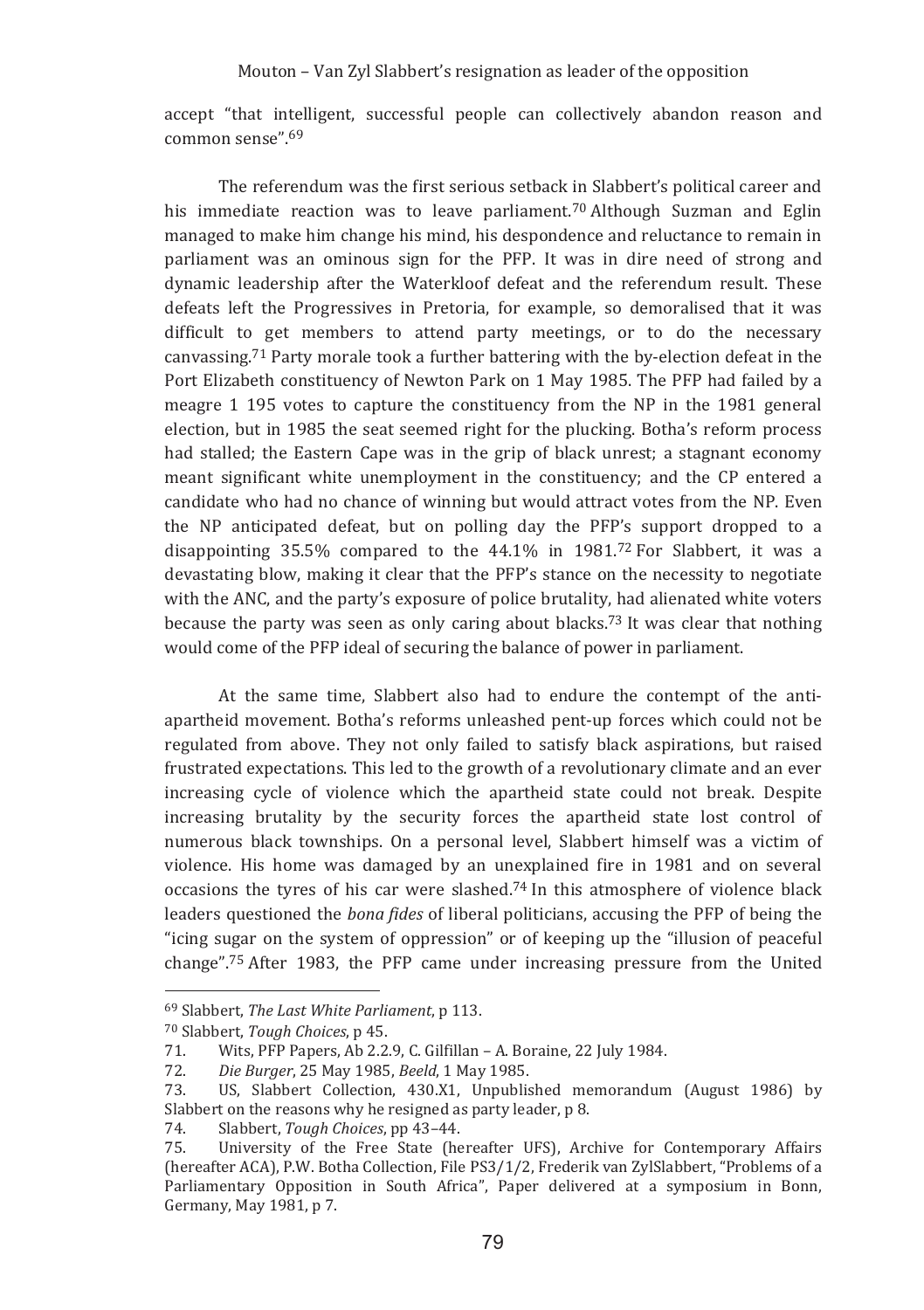Democratic Front (UDF) that was formed in 1983 to oppose the tricameral parliament. The accusation was made that because it had a presence in parliament, the PFP provided the apartheid state with legitimacy.

The ANC's contempt for the PFP was highlighted in 1985 when Slabbert attempted to create a National Convention Movement. The idea was to form a pressure group by bringing together at a national convention all parties and organisations who supported negotiations between the ANC and the apartheid state. Initially, prominent anti-apartheid leaders such as Allan Boesak and Desmond Tutu were supportive, but when the ANC claimed that the initiative would undermine the people's struggle and alleged that Slabbert was seeking a common cause with Botha. the plan imploded.<sup>76</sup> That he was not seen as part of the anti-apartheid struggle by the ANC leadership, whom he met in Lusaka in October 1985, was a chastening experience for Slabbert.<sup>77</sup> especially in the light of the fact that the calibre of the ANC leadership impressed him greatly. He was particularly taken by the charming Thabo Mbeki who was keen that Slabbert, should leave parliament.<sup>78</sup> Mark Gevisser, Mbeki's biographer, refers to the meeting as a "seduction" of Slabbert.<sup>79</sup>

The meeting with the ANC leadership brought home to Slabbert how out of touch parliament was with what was happening in South Africa.<sup>80</sup> He was horrified that with the country on the verge of a bloody race revolution, the average NP MP was ignorant of developments outside of parliament. But even more disturbing were the careerists in the NP who knew that apartheid was impractical and immoral, but continued to support it. $81$  Slabbert found it increasingly difficult to deal with the frustration that enlightened Afrikaners agreed with what he said on the necessity of reform, and then proceeded to vote for the  $NP<sub>182</sub>$  especially as his image as a glamorous young leader was fading. Slabbert's inability to live up to the high hopes invested in him in 1979 was regularly highlighted by Fred Mouton in his cartoons for Die Burger. He portraved Slabbert in a fraving superman suit as the ropey and blundering "Supervan". This image was the result of a statement made by Zach de Beer, a prominent PFP member, that to be the leader of the opposition in South Africa

<sup>80</sup> Slabbert. The Other Side of History, p 46.

<sup>&</sup>lt;sup>76</sup> US, Slabbert Collection, 430.X1, Unpublished memorandum (August 1986) by Slabbert on the reasons why he resigned as party leader, p 8; Weekly Mail, 8-14 November 1985.

<sup>77</sup> Slabbert, Tough Choices, p. 103: J. Butler, R. Elphick and D. Welsh (eds). Democratic Liberalism in South Africa: Its History and Prospect (Wesleyan University Press, Cape Town, 1987). p 403.

<sup>&</sup>lt;sup>78</sup> A. Boraine, *What's Gone Wrong? On the Brink of a Failed State* (Jonathan Ball Publishers, Johannesburg and Cape Town, 2014), p 34.

<sup>&</sup>lt;sup>79</sup> Gevisser, *Thabo Mbeki*, p 192: R.W. Johnson claims that Mbeki charmed Slabbert into resigning from parliament by creating the expectation that he would have the privilege of leading Afrikaner groups to meet with the ANC in exile. Giliomee rejects this in The Last Afrikaner Leaders (pp 225–226) and argues convincingly that Slabbert was not a person who would allow himself to be manipulated and used by Mbeki.

<sup>81</sup> Slabbert, The Last White Parliament, p 155.

<sup>&</sup>lt;sup>82</sup> US, Slabbert Collection, 430.01, Transcript of David Welsh's interview with Slabbert, 1985.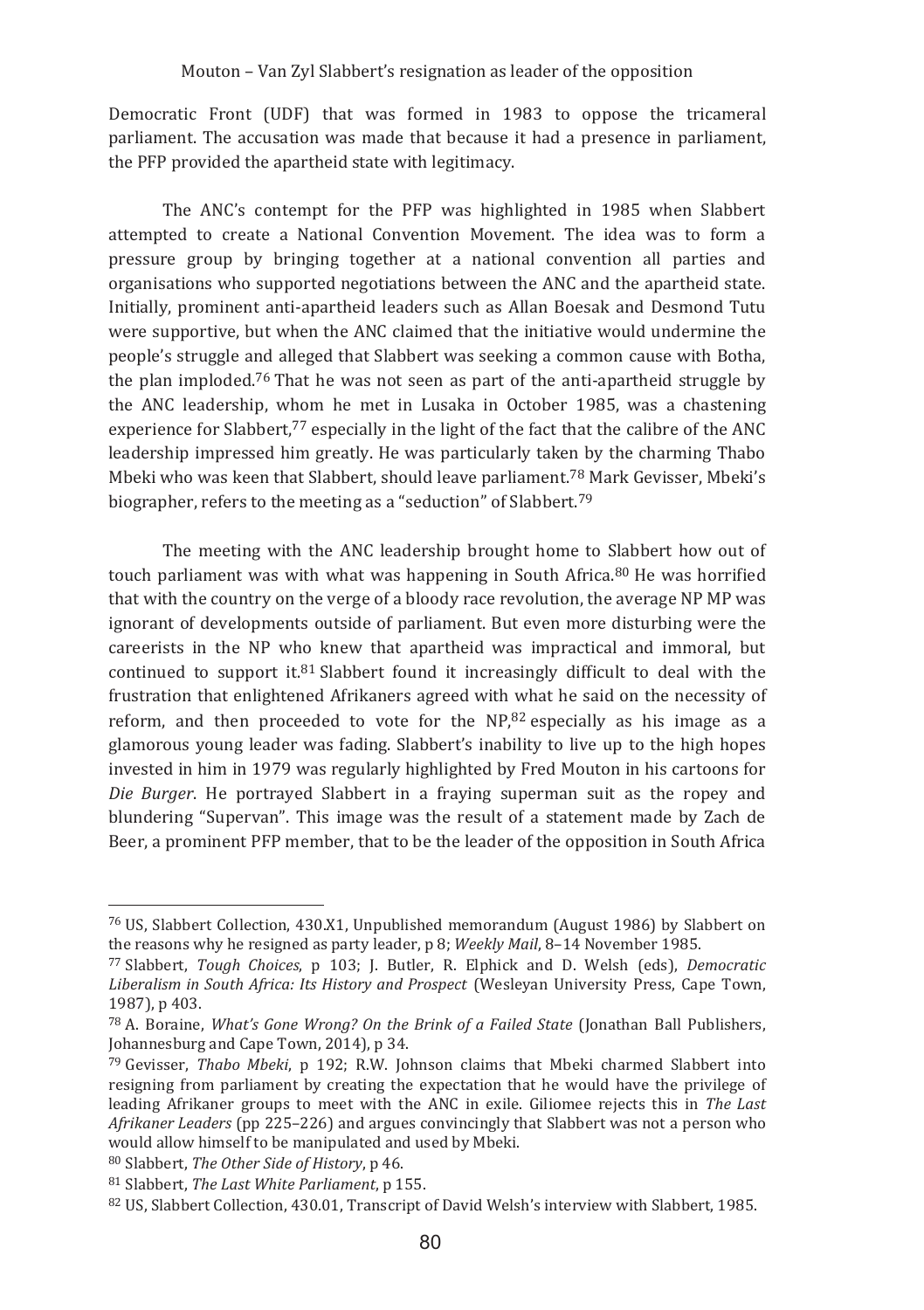one had to be a superman.<sup>83</sup> On 29 October 1985 Mouton produced a cartoon of a gloomy looking "Supervan" selling his recently released memoirs. The Last White *Parliament*, to a sceptical looking customer, with the statement that he had written the book because his best years were behind him.

The next day, Slabbert had every reason to be gloomy because the PFP suffered heavy defeats in the Port Natal and Springs by-elections. In Springs the party's total number of votes dropped to a paltry 14% compared to the 36% in 1981, because Progressives voted for the NP candidate to keep the CP out. In the Port Natal constituency, where The Natal Mercury had urged Progressives to vote for the NP to support Botha's reforms against the right, the PFP candidate came a distant second.<sup>84</sup> On the same day, the ultra-conservative Herstigte Nasionale Party, in an election agreement with the CP, took Sasolburg from the NP, while the CP drastically reduced the NP's majorities in the Vryburg and Bethlehem by-elections.

These by-election results were an indication that the PFP would lose its status as the official parliamentary opposition to the CP in the next general election.<sup>85</sup> The prospect must have filled Slabbert with horror because he made it clear in *The Last White Parliament* that after his years as a backbencher he knew exactly what he did not want.<sup>86</sup> In the aftermath of the disappointing by-election results Slabbert, accompanied by Eglin, went on a study tour to Australia and New Zealand. During their travels he confided in Eglin that he was considering resigning his seat and position as party leader because he felt as if he was wasting his time in parliament. He was convinced that the political situation in the country had reached a stalemate between the politics of repression and the politics of revolt, leaving the PFP MPs as mere spectators. Eglin, in his attempt to persuade Slabbert to remain in parliament, urged him to meet with P.W. Botha to discuss his concerns.<sup>87</sup>

Slabbert met Botha on 25 November in his office in the Union Buildings, Pretoria. Determined to convince the president of the necessity to bring about fundamental reform, Slabbert avoided a confrontation by being deferential. However, he still made it clear that a bold initiative was needed to break the deadlock in the country and urged not only the unconditional release of Mandela and the lifting of the ban on the ANC, but the need to begin negotiations with the ANC leadership. Botha countered that in his view it was a reasonable request that Mandela should first renounce violence before there could be talk of his release. Furthermore, Botha was adamant that he would not give up the right of whites to self-determination, and that he would not destroy the 1983 constitution to create a new one. The meeting ended on a cordial note, with the notoriously cantankerous Botha doing his utmost to be

<sup>83</sup> W.D. Beukes (ed.), Oor Grense Heen: Op Pad na 'n Nasionale Pers 1948–1990 (Nasionale Boekhandel, Cape Town, 1992), p 145.

<sup>&</sup>lt;sup>84</sup> Beeld, 31 October 1985; The Natal Mercury, 29 October 1985.

<sup>&</sup>lt;sup>85</sup> Die Burger, 1 November 1985.

<sup>&</sup>lt;sup>86</sup> Slabbert, *The Last White Parliament*, p.53.

<sup>&</sup>lt;sup>87</sup> Slabbert, *The Other Side of History*, p 45.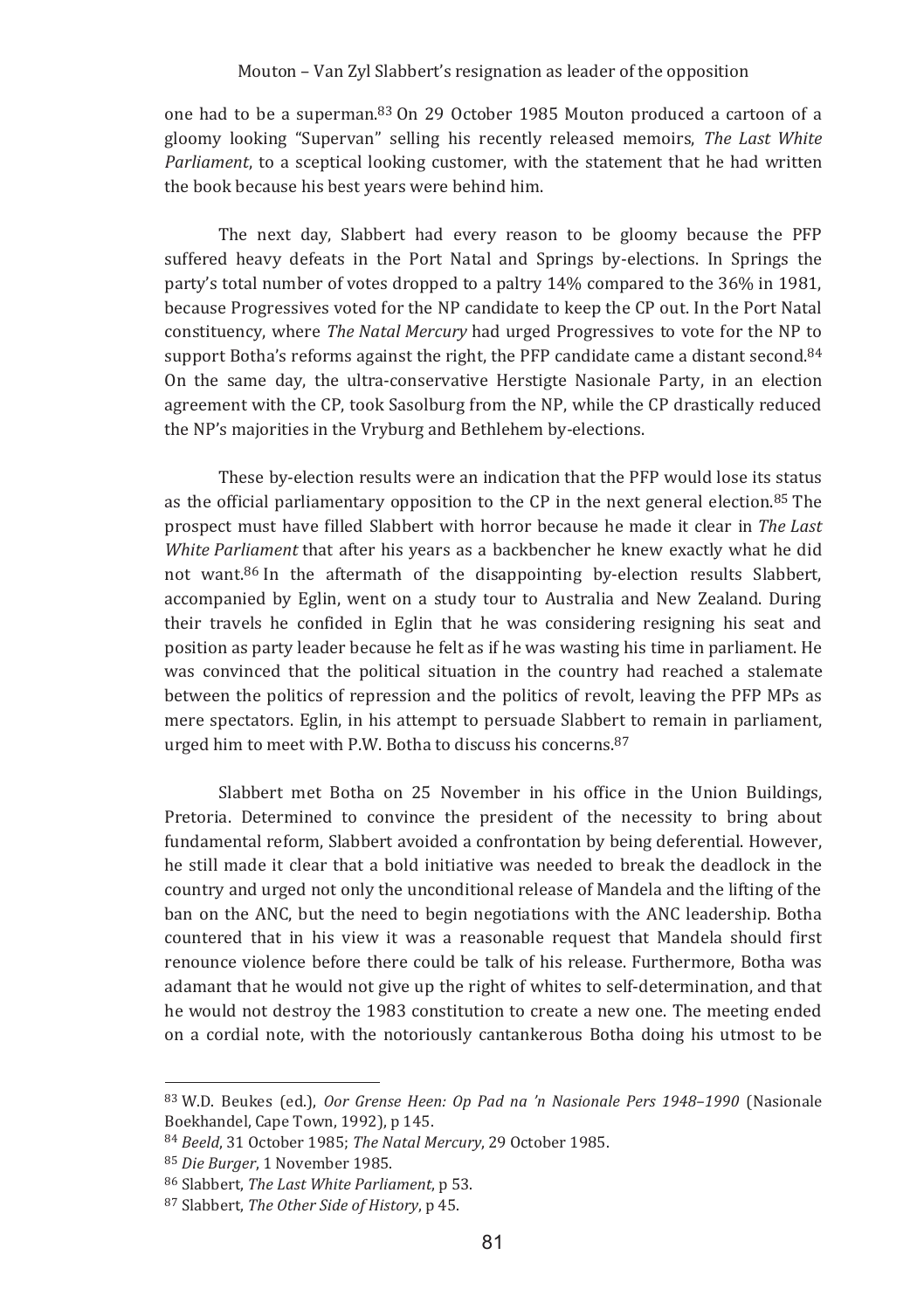amiable and reasonable.<sup>88</sup> Slabbert would later claim that the realisation that he had failed to convince Botha of the necessity of a bold initiative, combined with the president's statement that he was confident he had the support of the majority of blacks, left him with a "pervasive sense of despair and helplessness".<sup>89</sup>

According to Slabbert, the turn of events that finally dispelled any misgivings about leaving parliament was the exposure of the apartheid state's systematic violation of the Nkomati Accord. In terms of this agreement, signed between the governments of South Africa and Mozambique on 16 March 1984, the apartheid state undertook to stop arming the Renamo rebel movement, but by 1986, rumours were surfacing that in contravention of the agreement, the South African government had continued to provide Renamo with military assistance. In September 1985, Slabbert in his capacity as leader of the opposition, was assured by cabinet ministers and the head of the South African Defence Force, that South Africa had kept its part of the bargain. However, rumours persisted and on 3 January 1986. Slabbert went to Mozambique to visit Samora Machel and the president provided him with documentary proof that South Africa was still actively supporting Renamo. This left Slabbert feeling abused and manipulated by the apartheid state. He wrote:

The whole ritual of loyal opposition, honouring the House, consulting the Leader of the Opposition was so much hogwash. It was a constitutional charade which they indulged in to suit their purposes. They had no compunction to lie, misinform or disinform parliament and any member associated with it, if they thought it necessary.<sup>90</sup>

For Slabbert, his meeting with Botha and the exposure of the apartheid state's continued support of Renamo, convinced him that desperate measures were necessary to end the political stalemate in South Africa. Against this background, in December 1985 he drew up a new parliamentary strategy for the PFP. This document, entitled "A possible strategy to apply constitutional leverage towards a non-racialdemocracy", recommended that Progressive MPs resign their seats, contest the subsequent by-elections and that those who were re-elected should refuse to return to parliament unless Botha scrapped the Population Registration Act and restored freedom of choice on racial and ethnic grounds.<sup>91</sup> Eglin was aghast and filled with despair and disbelief that Slabbert could have produced such a "flawed and fanciful" scheme" and rejected the proposed strategy outright, saving he felt it would achieve nothing of value.  $92$ 

<sup>88</sup> Die Burger, 19 February 1986.

<sup>&</sup>lt;sup>89</sup> US. Slabbert Collection, 430.X1. Unpublished memorandum (August 1986) by Slabbert on the reasons why he resigned as party leader, p 17.

<sup>90</sup> US, Slabbert Collection, 430.X1, Unpublished memorandum (August 1986) by Slabbert on the reasons why he resigned as party leader, p 26.

<sup>91</sup> Slabbert, The Other Side of History, pp 62-74.

<sup>92</sup> Eglin, Crossing the Borders of Power, p 216.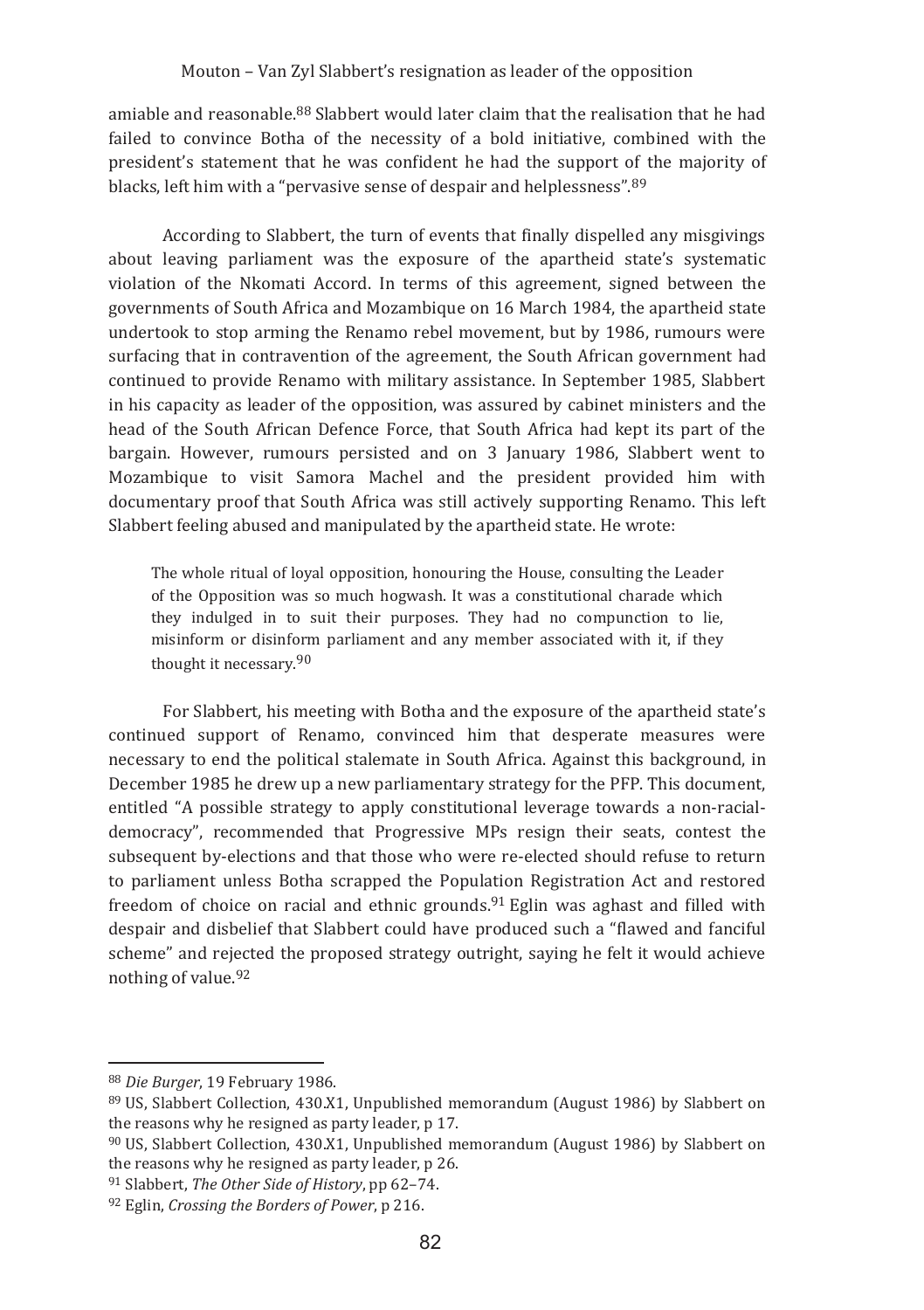Eglin's despair and disbelief was understandable because by 1986 there was a growing element in the NP that had accepted the inevitability of majority black rule and felt that Mandela should be released; the ANC unbanned; and that direct negotiations with the liberation movement should take place.93 Furthermore, in Eglin's view, parliament as a means to oppose apartheid was just as relevant as it had been in 1974 when Slabbert entered politics; he was convinced that it could be used to expose the atrocities of the apartheid state.<sup>94</sup> Eglin felt that parliament remained an important platform to expose the horrors of apartheid; to assist its victims; to convince whites to negotiate with the liberation movements: and to defend the values necessary for an open, humane society. All this, he argued, the PFP was doing with gusto. In The Last White Parliament. Slabbert pledged his part in this defence, saving "Protest has to be kept alive, and I cannot expect others to do it if I am not prepared to do it myself".<sup>95</sup> These were not mere hollow words, because on 16 October 1985, Slabbert addressed a large crowd of about 1250 PFP supporters who packed the Johannesburg City Hall to launch the "Van Zyl Slabbert Trust", a drive to collect R10 million to fund the party's campaign in the next general election.<sup>96</sup> Furthermore, in an interview with the *Financial Mail* (1 November 1985), he reiterated his faith in parliamentary politics:

It seems particularly futile to rant and rave and write interesting papers, lead protest marches and so on. I don't doubt the validity of that, but I never saw myself in that kind of role. I still feel that a good, hard engagement with a Cabinet Minister is worth more than howling at the moon at an English-speaking campus.

And vet, by December 1985, Slabbert had convinced himself that constitutional change towards a non-racial democracy was impossible in a parliament dominated by the NP:

This [constitutional change] can only be done in effect by totally demolishing the existing Parliament and creating an entirely new one, and it seems to me highly unlikely that the prime beneficiaries of the system can of their own violation be the major agents of change.<sup>97</sup>

Botha's intransigence and the deceit surrounding the support for Renamo, undoubtedly encouraged despondency, but did not warrant Slabbert's loss of faith in parliamentary politics. It can be argued that he exaggerated the importance of these events to provide himself with the moral high ground to justify his resignation. This was Botha's view, leading to his release of the transcript of their 25 November 1985 meeting to show how cordial it had been. John MacLennan, political correspondent of the Sunday Tribune, on reading the transcript concluded that Slabbert "came across in

<sup>93</sup> Frontline, March 1986, pp 35-37.

<sup>94</sup> Slabbert, Tough Choices, p 99.

<sup>95</sup> Slabbert. The Last White Parliament. pp 54.70.

<sup>96</sup> The Citizen, 17 October 1985.

<sup>&</sup>lt;sup>97</sup> US. Slabbert Collection, File 430.C. 160, Slabbert - H. Oppenheimer, 14 March 1986.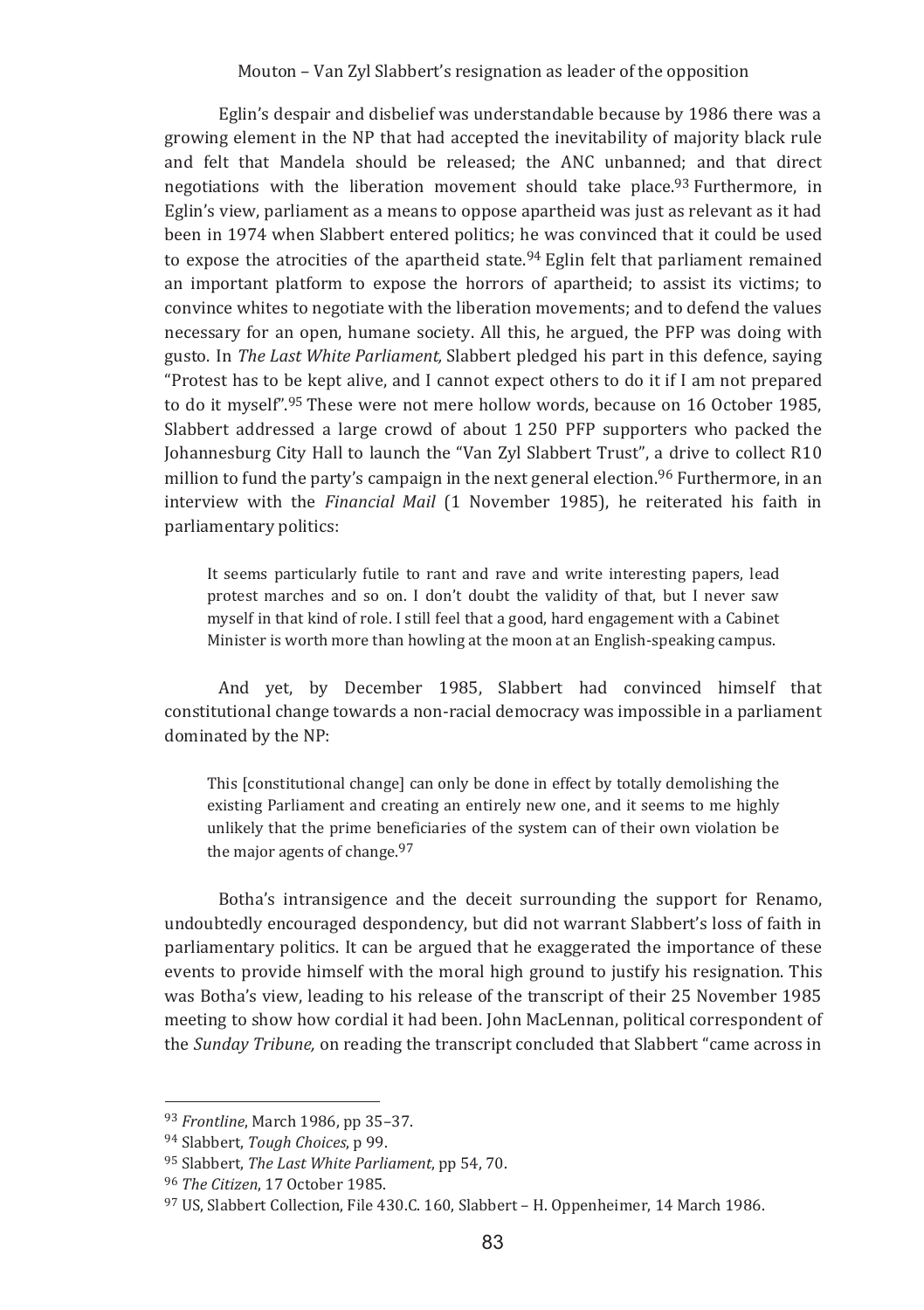the interview like a schoolboy talking to his favourite uncle".<sup>98</sup> Ultimately the crucial factor for Slabbert's resignation resides in the fact that with his "fine mind, handsome face and trim figure" success and achievements came too easily, leaving him unable to cope with adversity and defeat. In *The Last White Parliament,* Slabbert described the position of the leader of the opposition in the following terms:

... you needed fron in the soul not to lose faith in what you believed or lose sight of your objectives. You had to keep plugging away patiently without the prospect of reward and always be prepared for failure and disappointment.<sup>99</sup>

Because Slabbert had it too easy, not earning his political spurs in the rough and tumble of parliamentary politics, he lacked the necessary "iron in the soul" to deal with defeats such as the 1983 referendum and the setbacks at Newton Park and Springs. As a result he lost all hope that parliament could be used to end apartheid.<sup>100</sup> Slabbert, with Eglin's rejection of his strategy for the PFP fresh in his mind, decided to resign from parliament at the conclusion of the no-confidence debate in February.<sup>101</sup> Although Eglin and other senior PFP members were kept in the dark, Slabbert informed Mbeki of his intentions. Mbeki responded in a letter which Slabbert, according to Boraine's recollection, received on the day he resigned from parliament. Mbeki expressed his support for Slabbert and urged him to reiterate that the apartheid system could not be reformed – it had to be replaced.<sup>102</sup>

Slabbert only told Eglin early on the morning of Friday 7 February 1986 that he would announce his retirement from parliament later that same day. Eglin, who thought that he had talked Slabbert out of taking this drastic step, was stunned. The PFP parliamentary caucus was only informed of Slabbert's intention some 45 minutes before he made his resignation speech. The caucus was left in amazement and despair.<sup>103</sup> For Slabbert, his departure from parliament was one of "the most liberating experiences of my life".<sup>104</sup> This sense of freedom came at the cost of the PFP, the only parliamentary party to campaign for negotiations with the ANC and to oppose white domination. The news of Slabbert's resignation left Progressive activists shattered. David Gevisser informed Slabbert:

When I heard the news last week, it came almost like a physical blow. I had literally to sit down to stop myself from being ill.<sup>105</sup>

The Progressives felt betrayed. As Suzman explained to Slabbert:

<u> 1989 - Johann Barn, mars ar breithinn ar chuid ann an t-</u>

<sup>&</sup>lt;sup>98</sup> Sunday Tribune, 23 February 1986.

<sup>&</sup>lt;sup>99</sup> Slabbert, *The Last White Parliament*, p 42.

<sup>&</sup>lt;sup>100</sup> Weekly Mail, 28 February – 6 March 1986.

<sup>&</sup>lt;sup>101</sup> A Boraine, *A Life in Transition* (Zebra Press, Cape Town, 2008), p 128.

<sup>&</sup>lt;sup>102</sup> US, Slabbert Collection, 430.C.139, Thabo Mbeki – Slabbert, January 1986; Boraine, *What's* Gone Wrong, pp 36-37.

 $^{103}$  Correspondence with Peter Soal, 6, 8 November and 8 December 2014.

<sup>104</sup> Slabbert, *Tough Choices*, p 51.

<sup>&</sup>lt;sup>105</sup> US, Slabbert Collection, 430.C.71, D. Gevisser – Slabbert, 11 February 1986.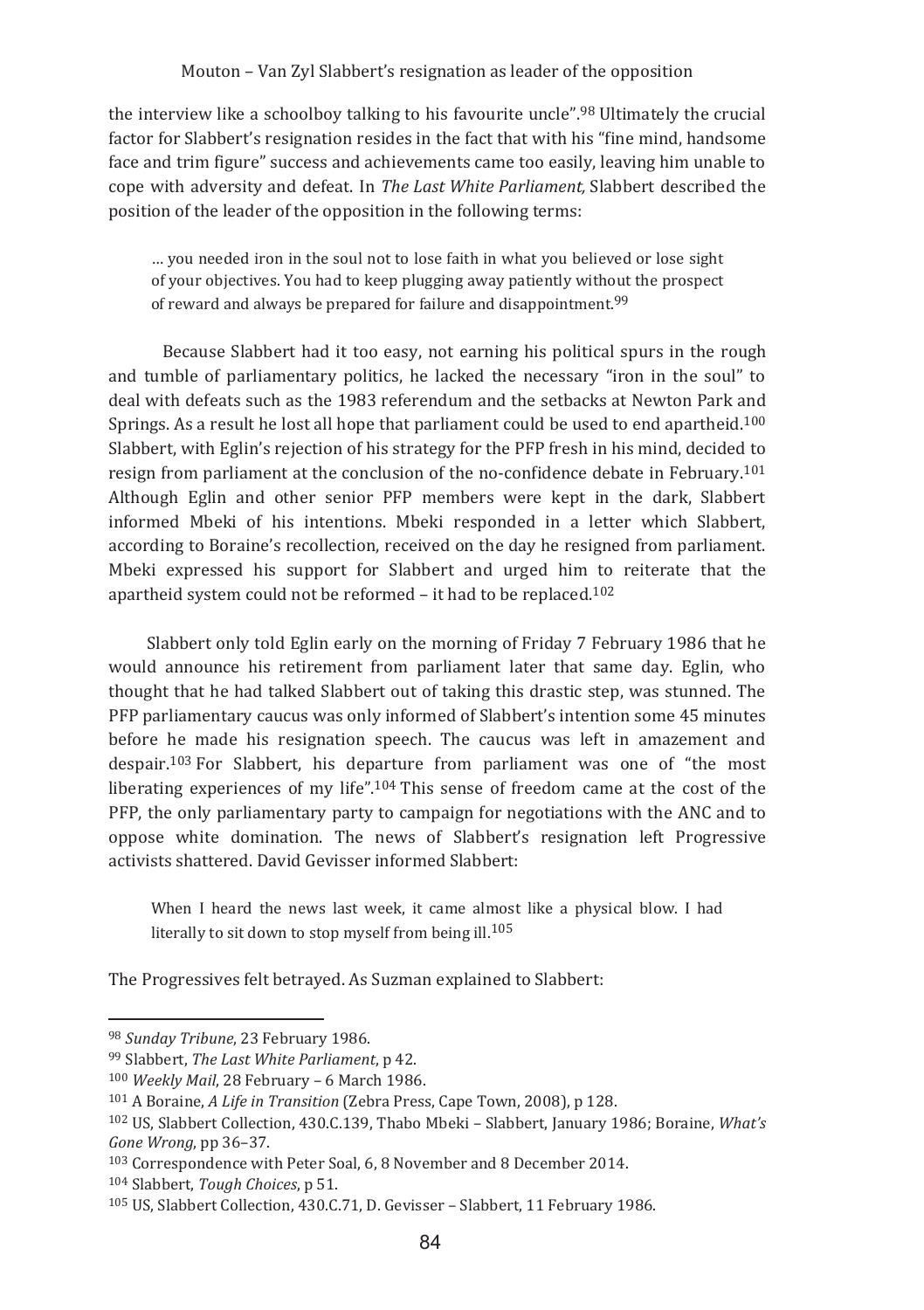The point is you made a commitment  $-$  not for life  $-$  but certainly for the next three years, and you have walked away from it, so casually that it was breathtaking. You have made the task of those of us who have staved "to engage the system", that much more difficult.<sup>106</sup>

It was against this background that Owen launched his scathing attack on Slabbert in the Sunday Times of 9 February 1986.

Slabbert's resignation was a fatal blow for the PFP. As Suzman puts it in her memoirs - who wants to vote or work for a party in which the leader declared parliament irrelevant.<sup>107</sup> The perception created by the resignation was that the Progressives were simply wasting their time in parliament. This contributed to the party's poor performance in the 1987 general election, when it lost its status as the official parliamentary opposition to the CP. In 1989, the demoralised PFP merged with two smaller parties to form the Democratic Party (DP). By then Slabbert was internationally lauded for his role in the activities of the Institute for a Democratic Alternative for South Africa (IDASA) which he and Boraine had formed in 1987. The aim of the Institute was to create forums where people could engage in debate, discussion and common projects which focused on democratic values and alternatives to the present political, social and economic order in South Africa, IDASA did good work in encouraging the principle of negotiations with the ANC amongst the Afrikaner elite, but by leaving parliament Slabbert had turned his back on the difficult task of convincing fearful and conservative white voters at grassroots level of the necessity to bring about political reform.

The challenge to deal with conservative voters in the hustings was left to the politicians of the PFP/DP and after 1989, to F.W. de Klerk, a member of the Botha cabinet, who was profoundly influenced by his experience of the tricameral parliament. Although Slabbert loathed the tricameral parliament he had to concede that it encouraged a multiracial *bonhomie* and tolerance in an institution where previously very little had existed.<sup>108</sup> This in its own right was an important breakthrough because NP MPs encountered the victims of apartheid for the first time. During parliamentary debates, listening to others recounting incidents of racial humiliation; forced removals and detention without trial, was traumatic for NP MPs and in the longer term this helped to convince them, especially De Klerk, that dramatic change had to be implemented.<sup>109</sup> In Botha's cabinet there was a growing impatience with him and the slow pace of the reform process. Eventually his ministers forced Botha to resign in 1989 and he was replaced by De Klerk who, in the face of growing violence, accepted that the costs had become too high to maintain the apartheid state. On 2 February 1990, De Klerk announced in parliament that the ANC

<sup>106</sup> U.S. Slabbert Collection, 430.C.226, Suzman - Slabbert, 9 March 1986.

<sup>107</sup> H. Suzman, In No Uncertain Terms (Jonathan Ball Publishers, Johannesburg, 1993), p 255. <sup>108</sup> Slabbert. The Last White Parliament. p 160.

 $109$  F.W. de Klerk, The Last Trek - a New Beginning: The Autobiography (Macmillan, London, 1998), p 96.